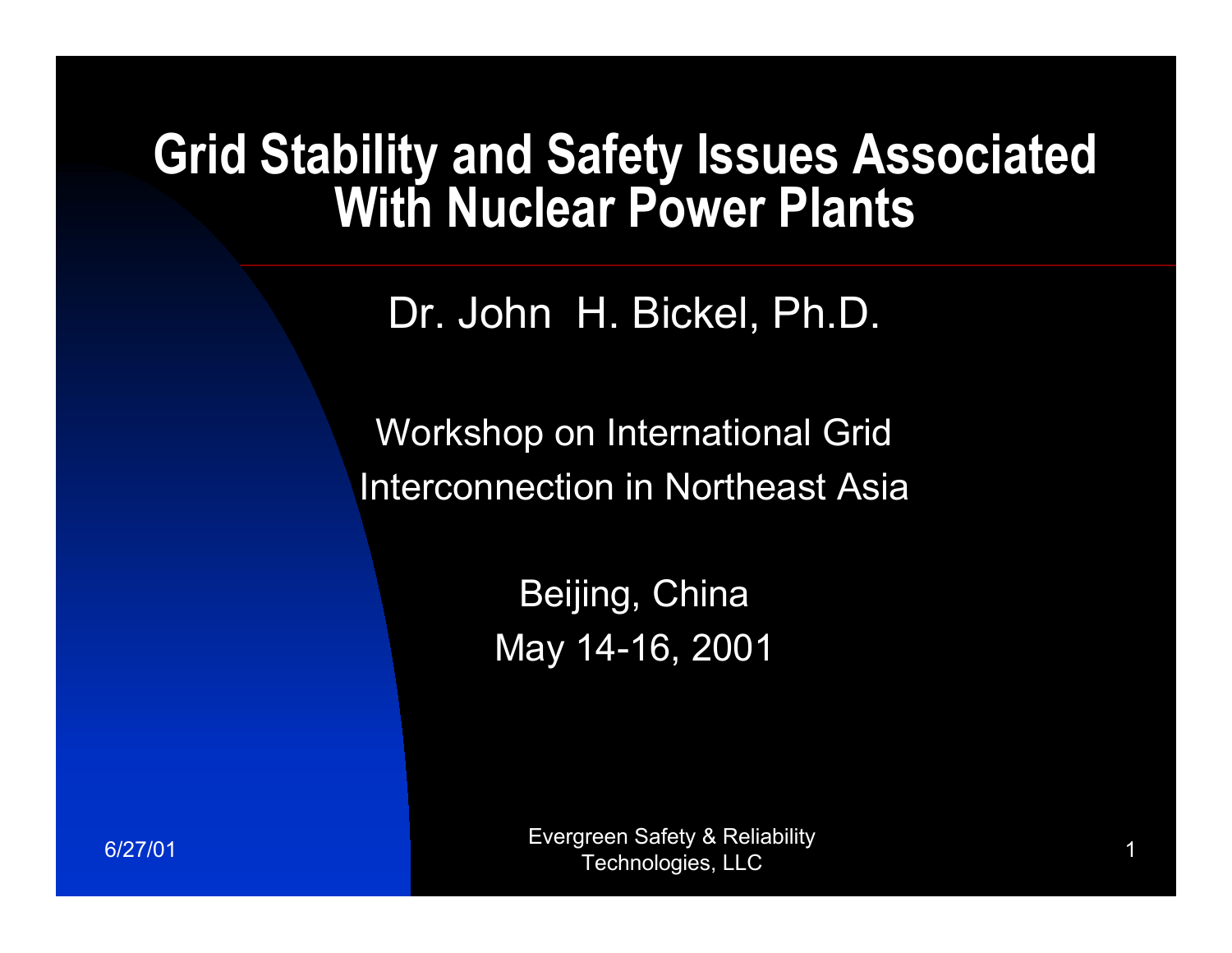#### **Items to Be Discussed:**

- What are Nuclear Safety Implications of an "Unreliable" Electric Power Grid?
- What types of Electric Power Grid Scenarios are of concern to NPP Safety?
- How do US and International Nuclear Safety Standards address Electric Power Grid Reliability concerns?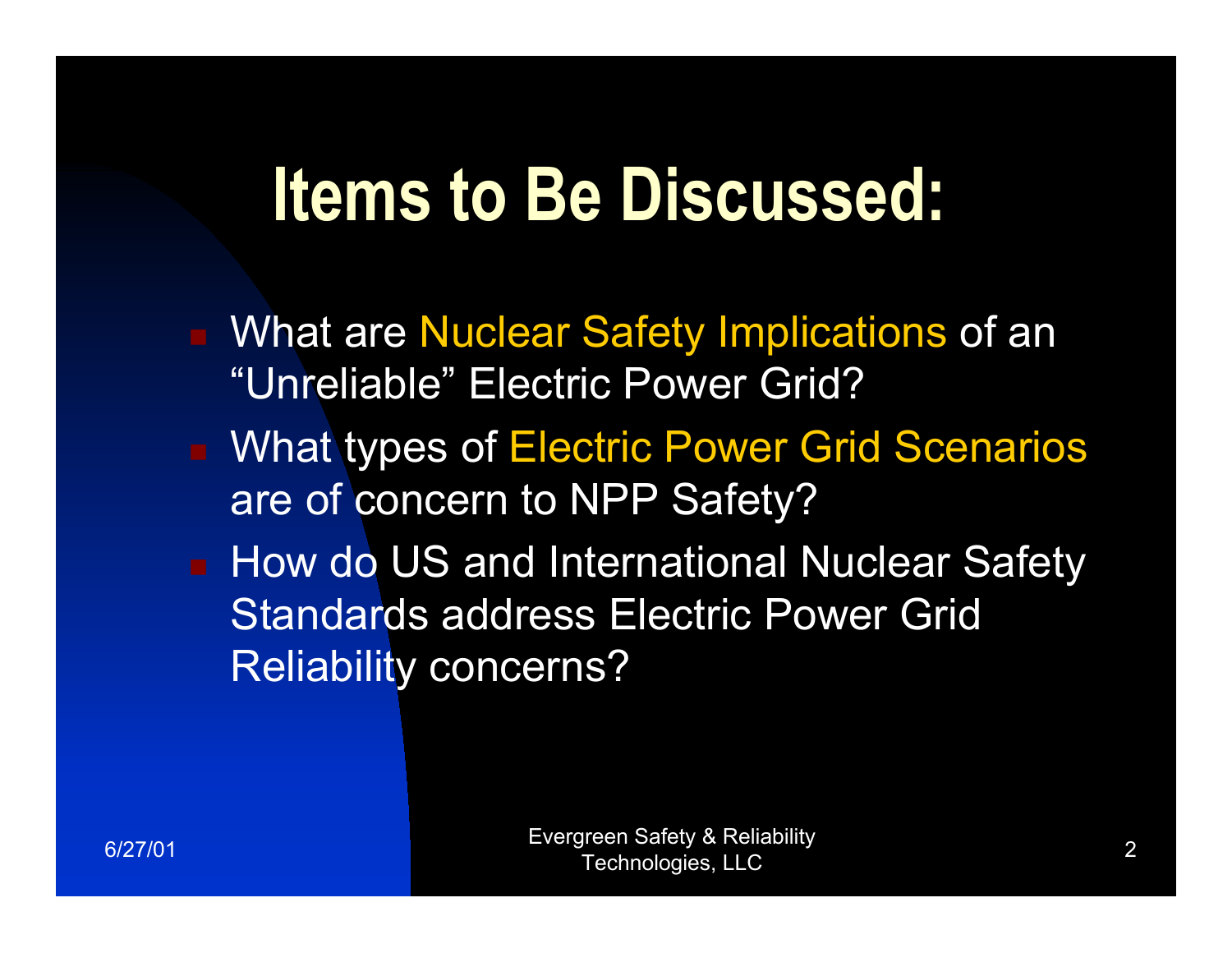#### **Previous Speakers Have Noted:**

 Proper interconnection of regional grids can improve reliability by providing redundancy in generating sources, transmission pathways to major load centers.

 Interconnection allows sharing of generating resources for both economic and environmental benefits.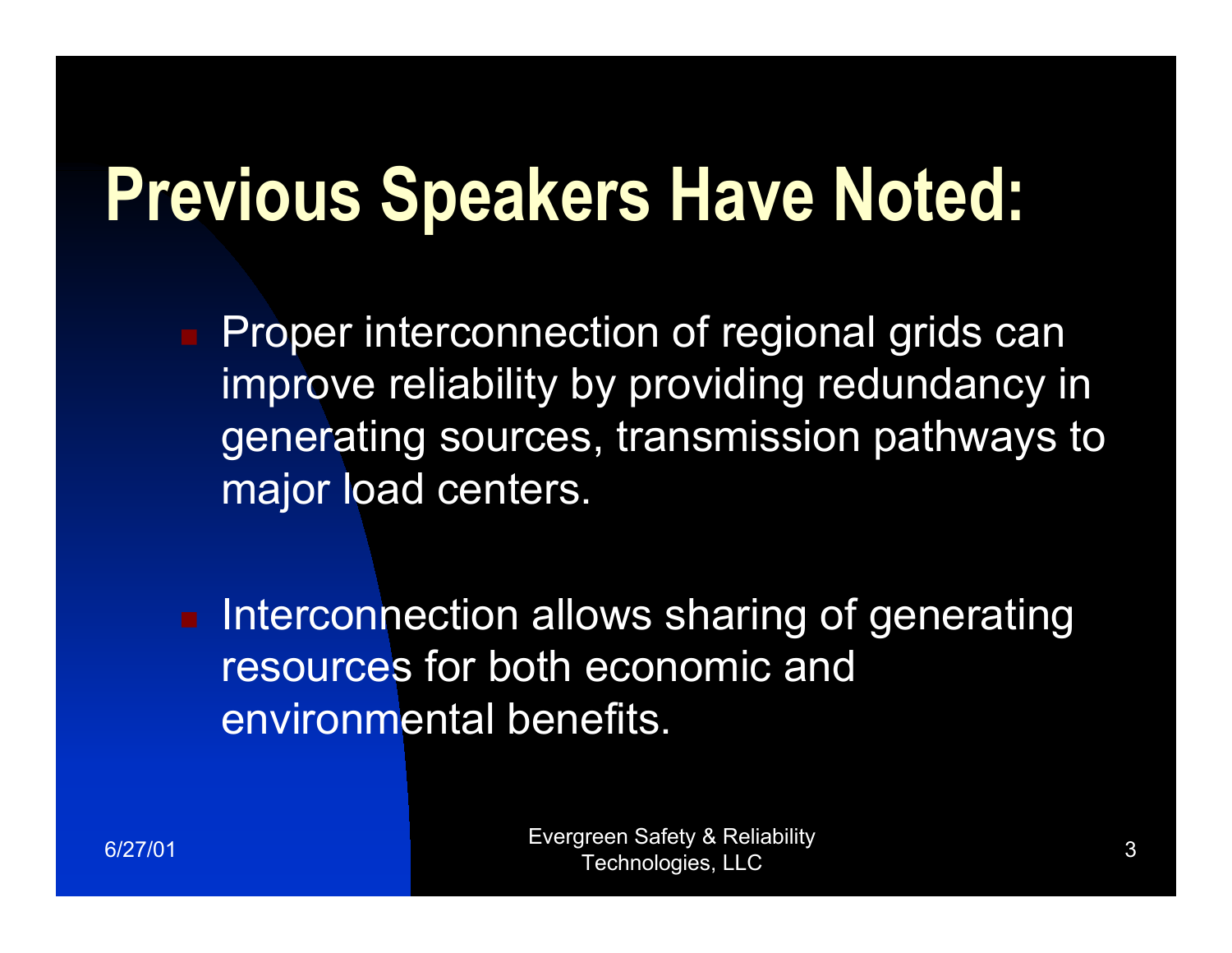# **How Is Safety of NPP Impacted by Electric Power Grid Reliability?**

- Load Rejection, Loss of External Load.
- Degraded Voltage / Frequency.
- **Loss of Offsite Power due to External Grid** Disturbance.

■ NPP trip causing cascading grid collapse and Loss of Offsite Power to NPP.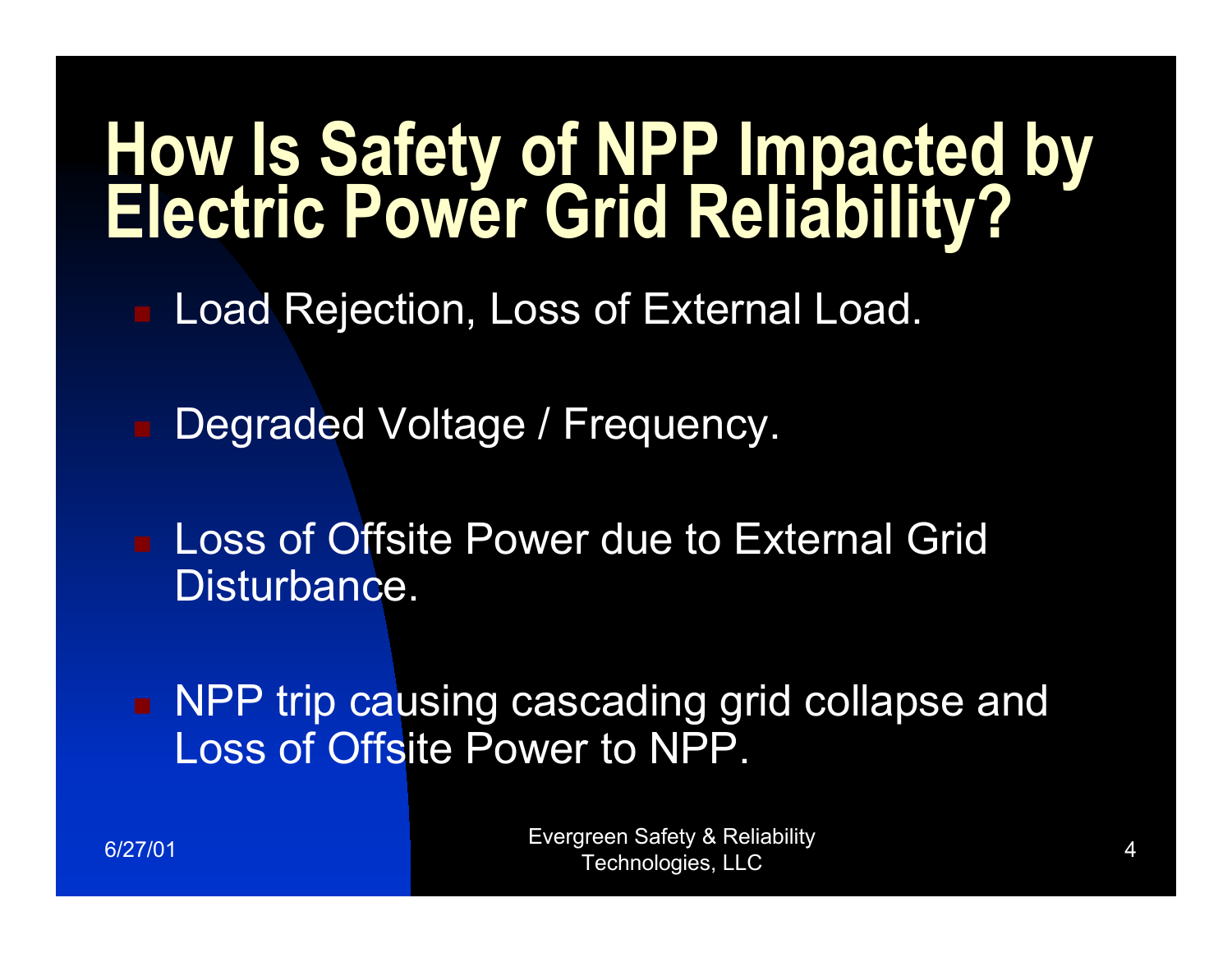#### **Unlike Other Units Heat From NPP Persists a**  *Very Long* **Time After Shutdown.**

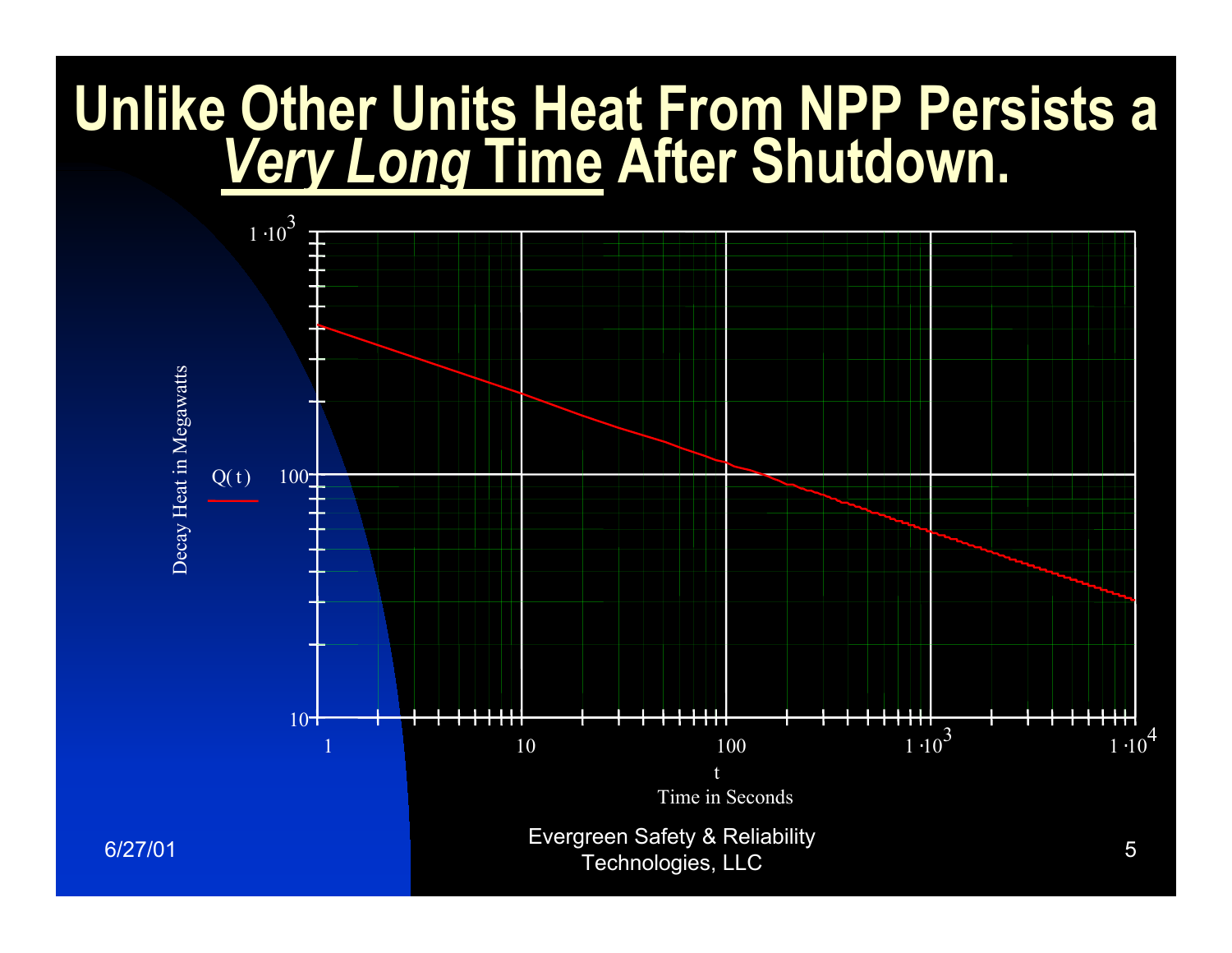#### **Automatic NPP Shutdown Alone Is Insufficient to Assure Safety.**

- Electric power needed to remove fission product decay heat… indefinitely.
- **Electric power is needed to power** instrumentation, control, and monitoring systems in control room.
- Battery power for instruments typically available for  $\sim$  4 hours.
- Electric power needed to power HVAC systems used for assuring operable environments for equipment and personnel.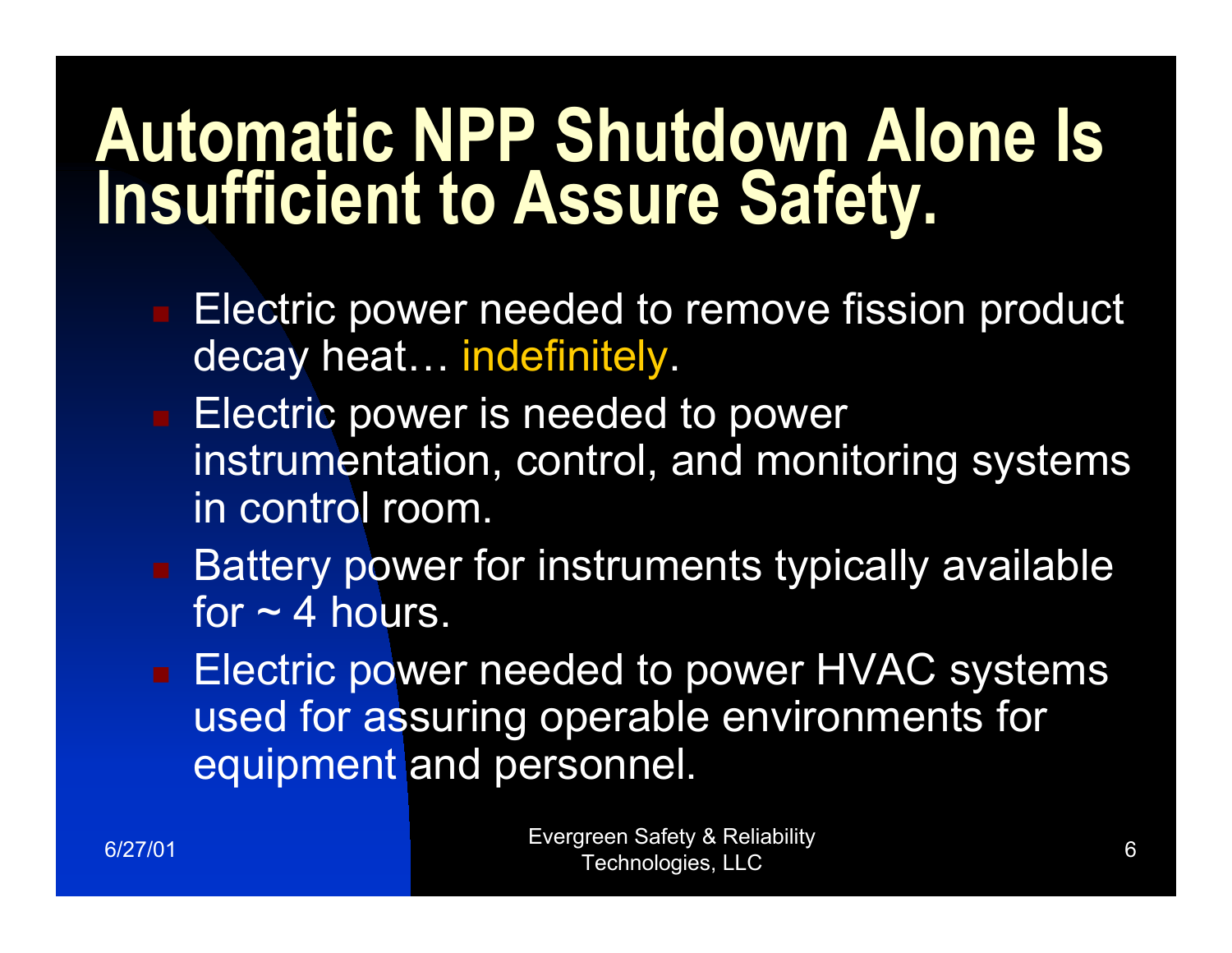#### **How US and International Standards Address Grid Reliability:**

- US NRC Regulations regarding Electric Power supply requirements are found in Title 10, Code of Federal Regulations, Appendix A, GDC 17.
- Industrial Standards such as: IEEE Std 308-1980, IEEE Std 741-1990… provide clearer guidance.

 Similar requirements found in IAEA Safety Guide No. 50-SG-D7 (Emergency Power Systems at Nuclear Power Plants).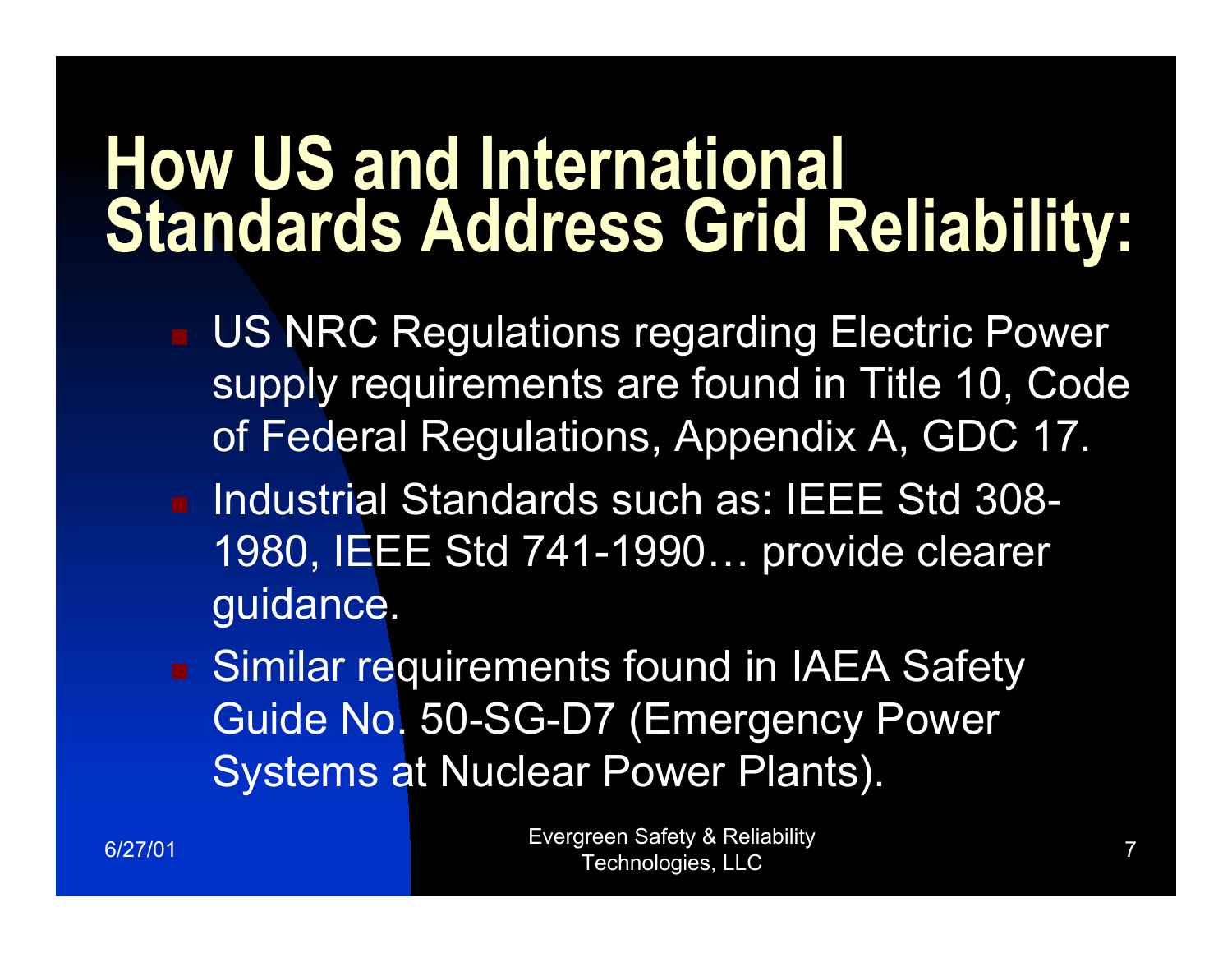#### **GDC 17 Requires:**

■ "An onsite and offsite electric power system shall be provided to permit functioning of structures, systems, and components important to safety."

- **E** " each system shall provide sufficient capacity and capability to assure:
	- ◆ SAFDLs and reactor coolant pressure boundary not exceeded..
	- ◆ Core is cooled and containment integrity and other vital functions maintained in event of postulated accidents."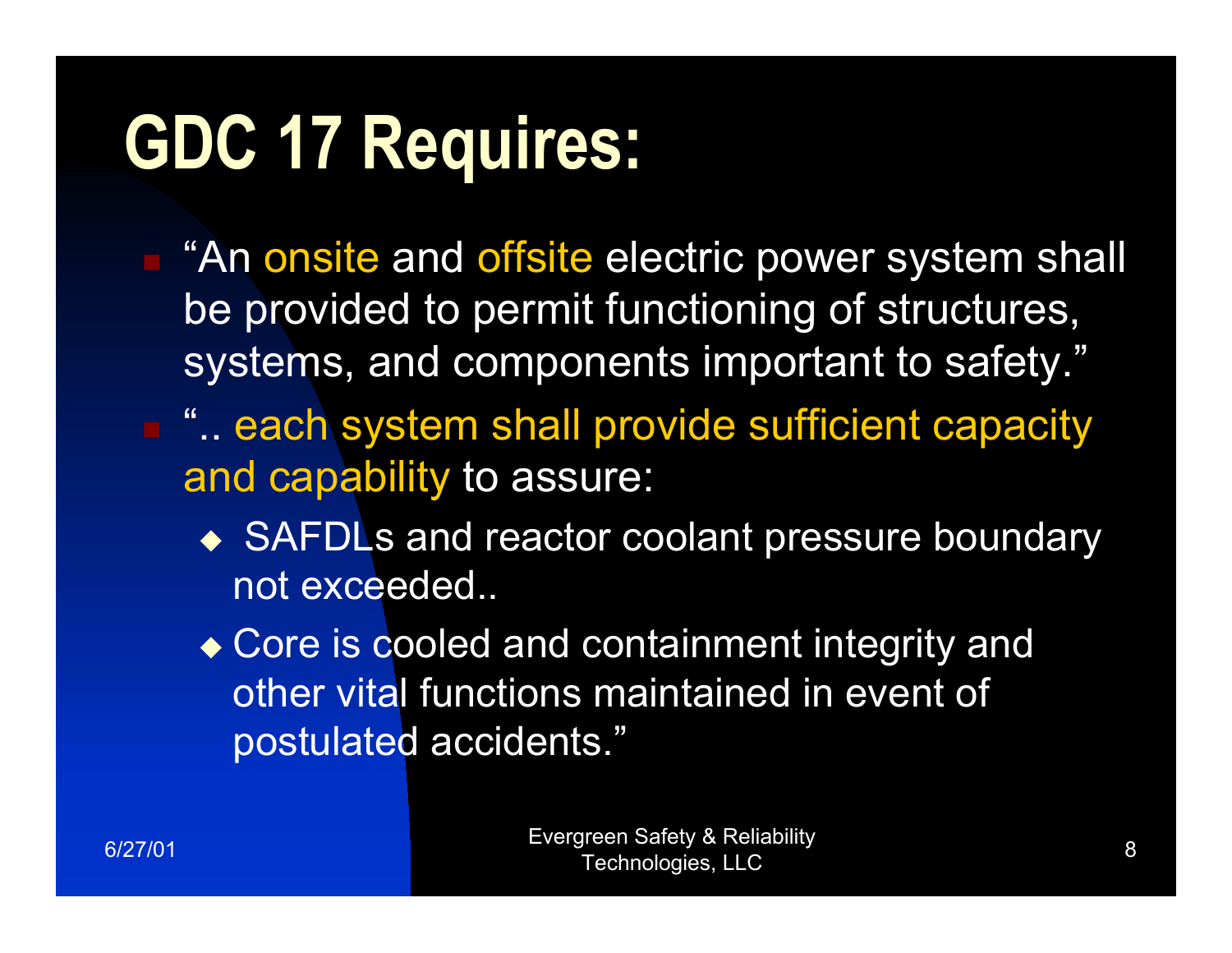**n** "onsite electric power supplies, including the batteries, and onsite electric distribution system, shall have sufficient independence, redundancy, and testability to perform their safety functions assuming a single failure."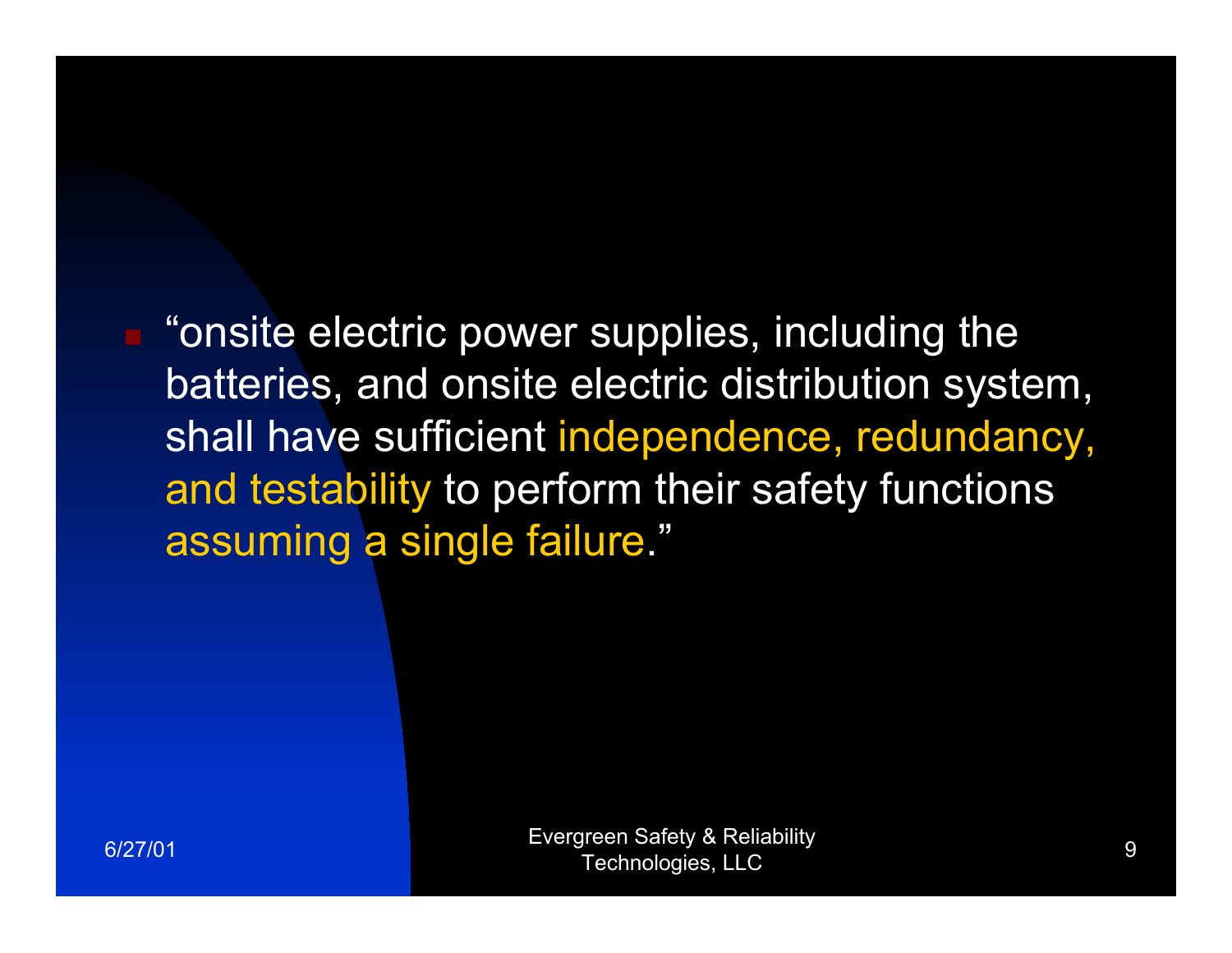"Electric power from transmission network to onsite electric distribution system shall be supplied by 2 physically independent circuits (not necessarily on separate right-of-ways) designed and located to minimize likelihood of their simultaneous failure.."

■ "A switchyard common to both circuits is acceptable."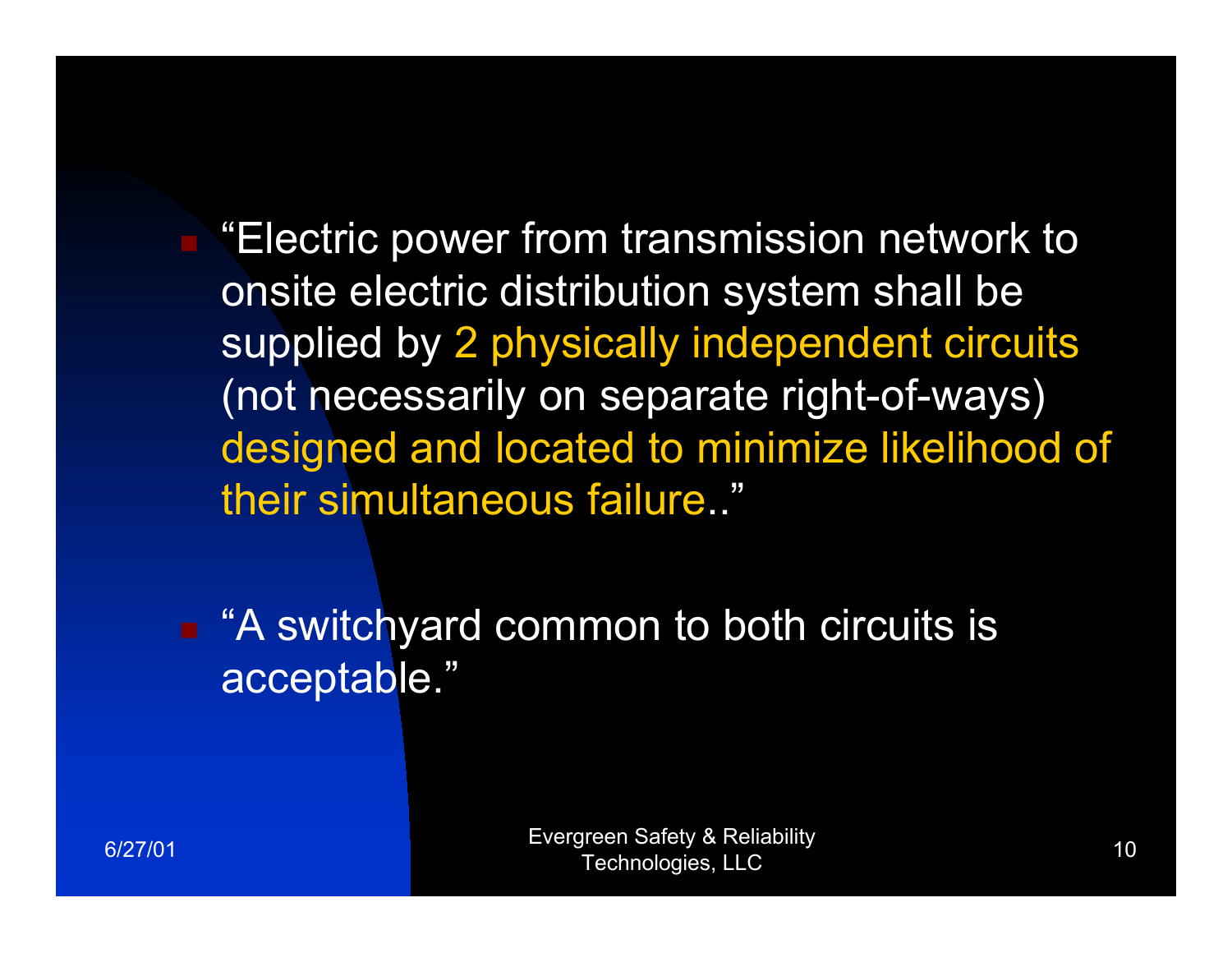#### **Example NPP Interface With Grid:**



6/27/01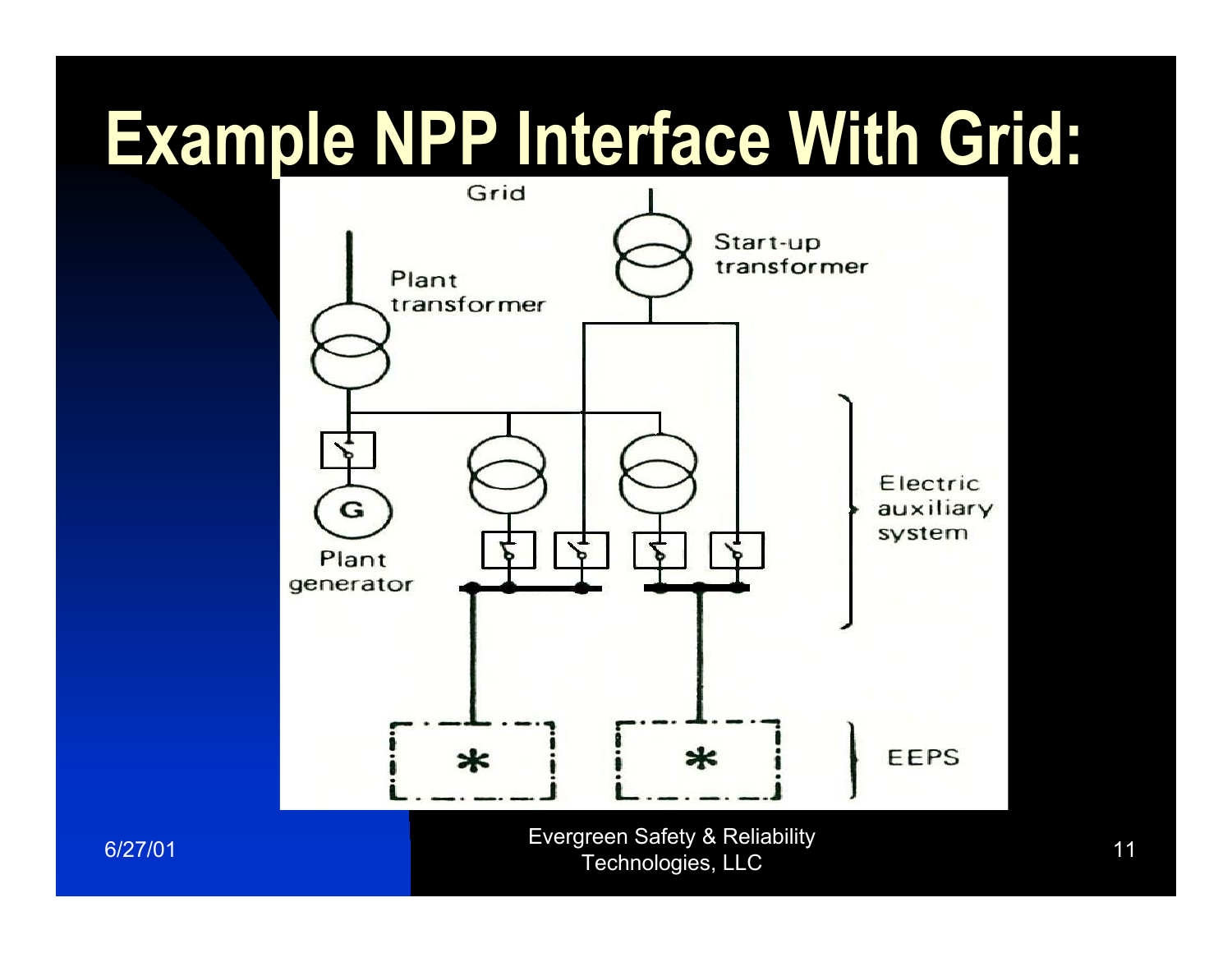■ "Each of these circuits shall be designed to be available in sufficient time following a loss of all onsite alternating current power and the other offsite alternating current power circuit…"

■ "One of these circuits shall be designed to be available within a few seconds following a LOCA…"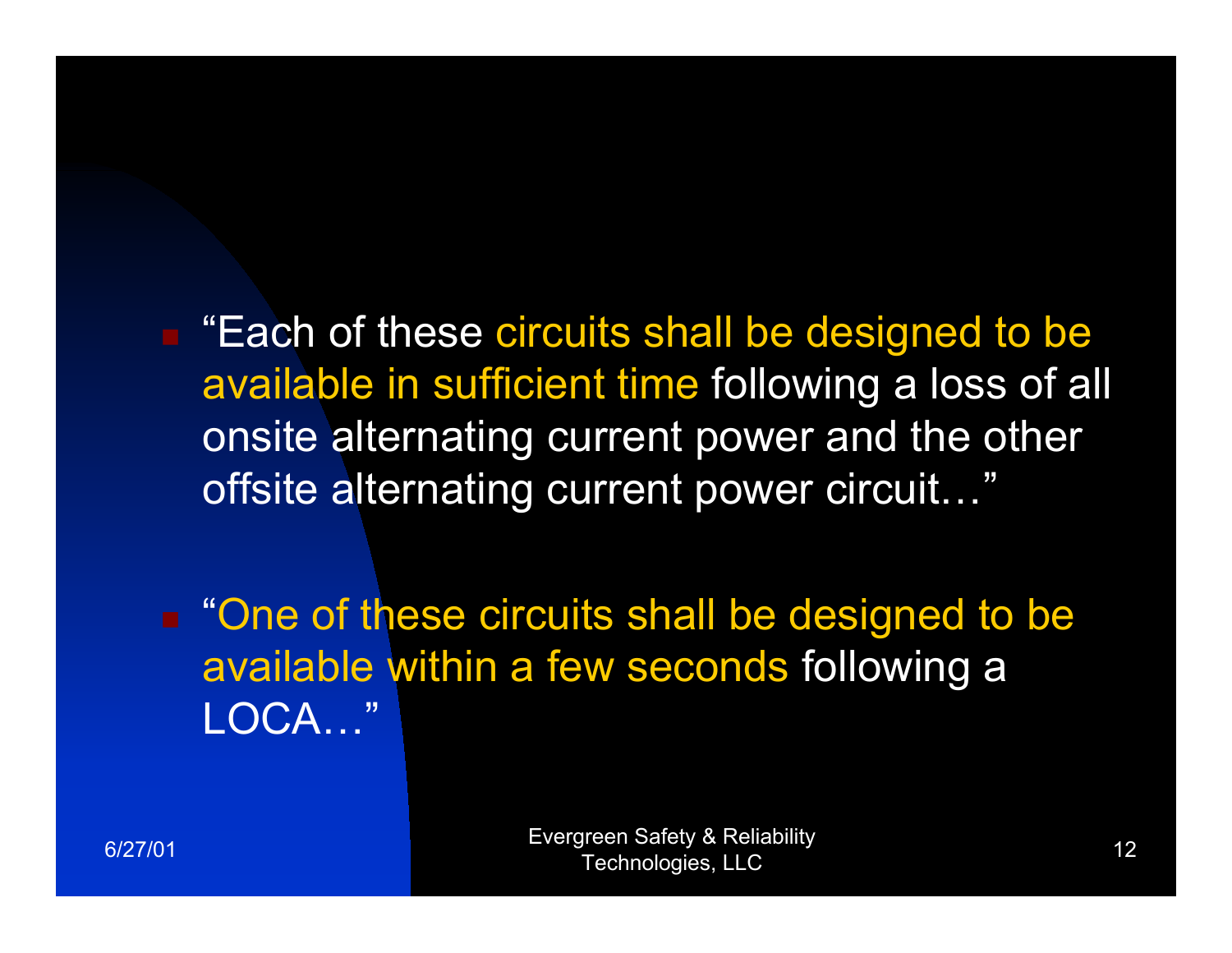**E** "Provisions shall be included to minimize" probability of loosing electric power from any remaining supplies as a result of, or coincident with loss of power generated by nuclear power unit, loss of power from transmission network, or loss of power from the onsite electric power supplies.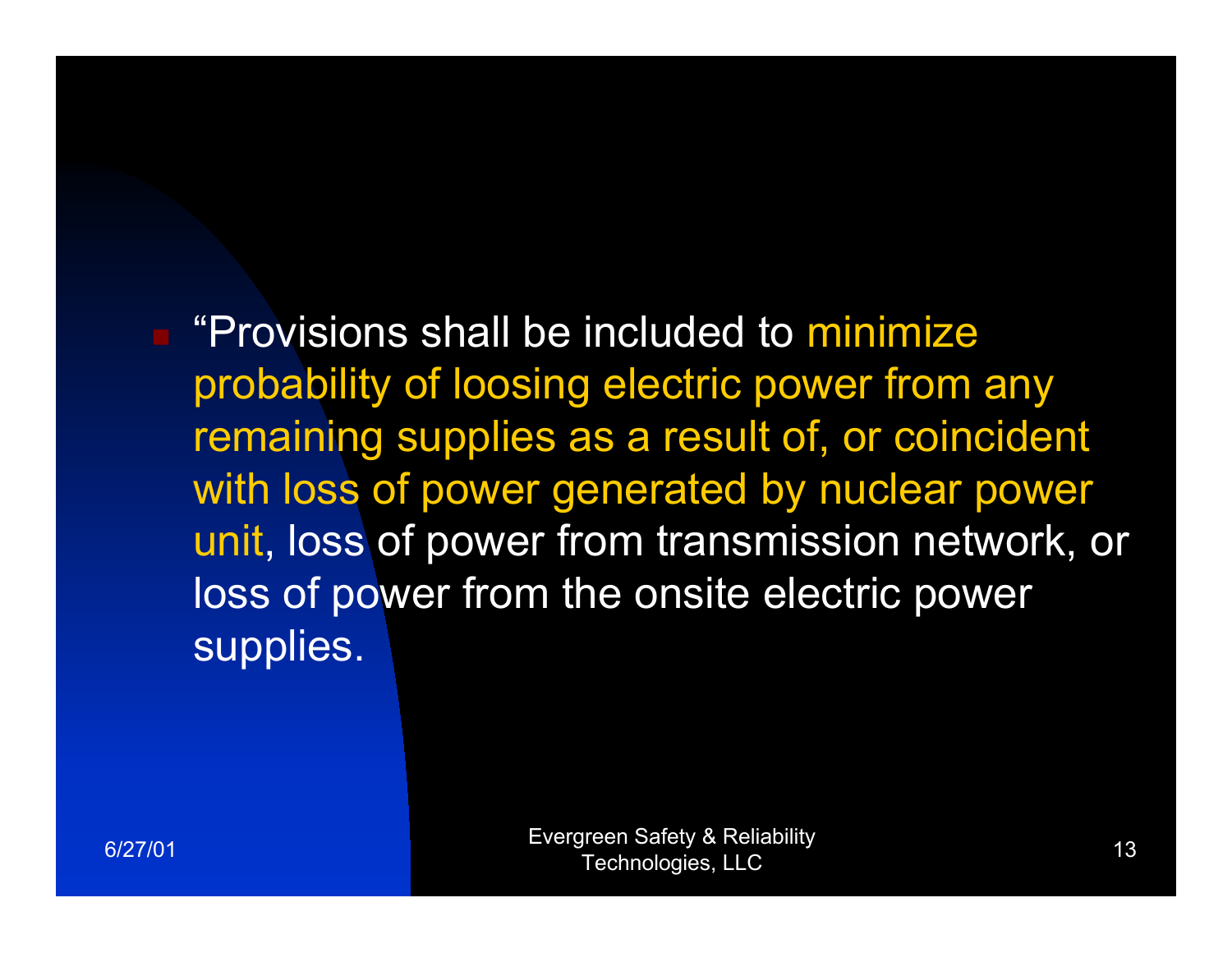#### **Independent Offsite Circuits?**

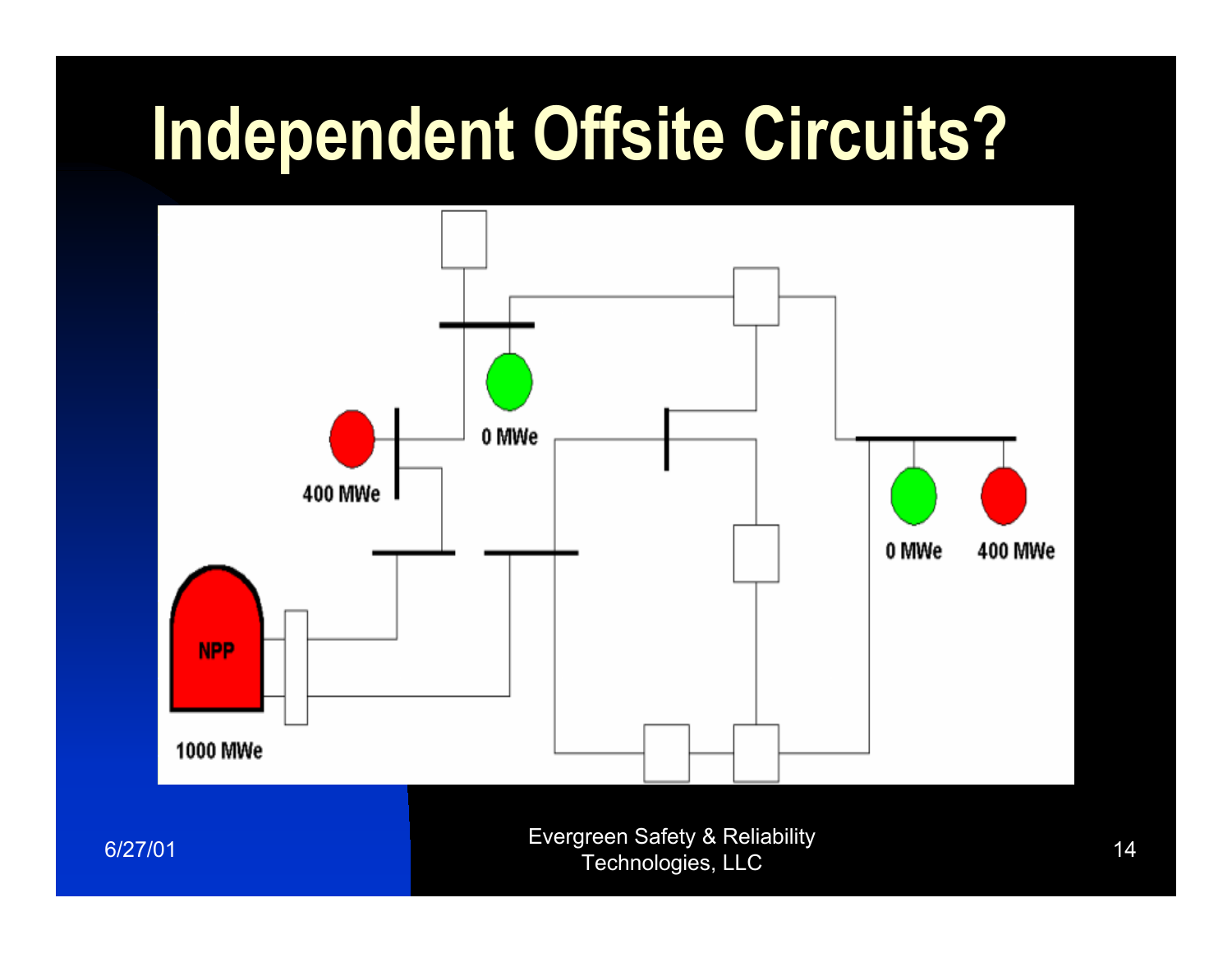#### **Grid Assumptions Used in NPP Design:**

- Demand / Generation mismatch resulting in frequency decay accomodated by.
	- Successive Voltage reductions (~ 5%) coordinated by Regional Dispatch Center.
	- Automatic "Load Shedding" if frequency, voltage decay becomes worse.
- **Increased generation during grid emergency supplied by** fast responding units (e.g. Hydroelectric Dams, Gas Turbines) - *not NPPs*.
- NPPs assumed to be "Base Load Units."
- NPPs assumed not to load any faster than 5% /minute within limited range due to nuclear fuel metallurgical limits.
- NPPs assumed to unload at 5-10% /minute.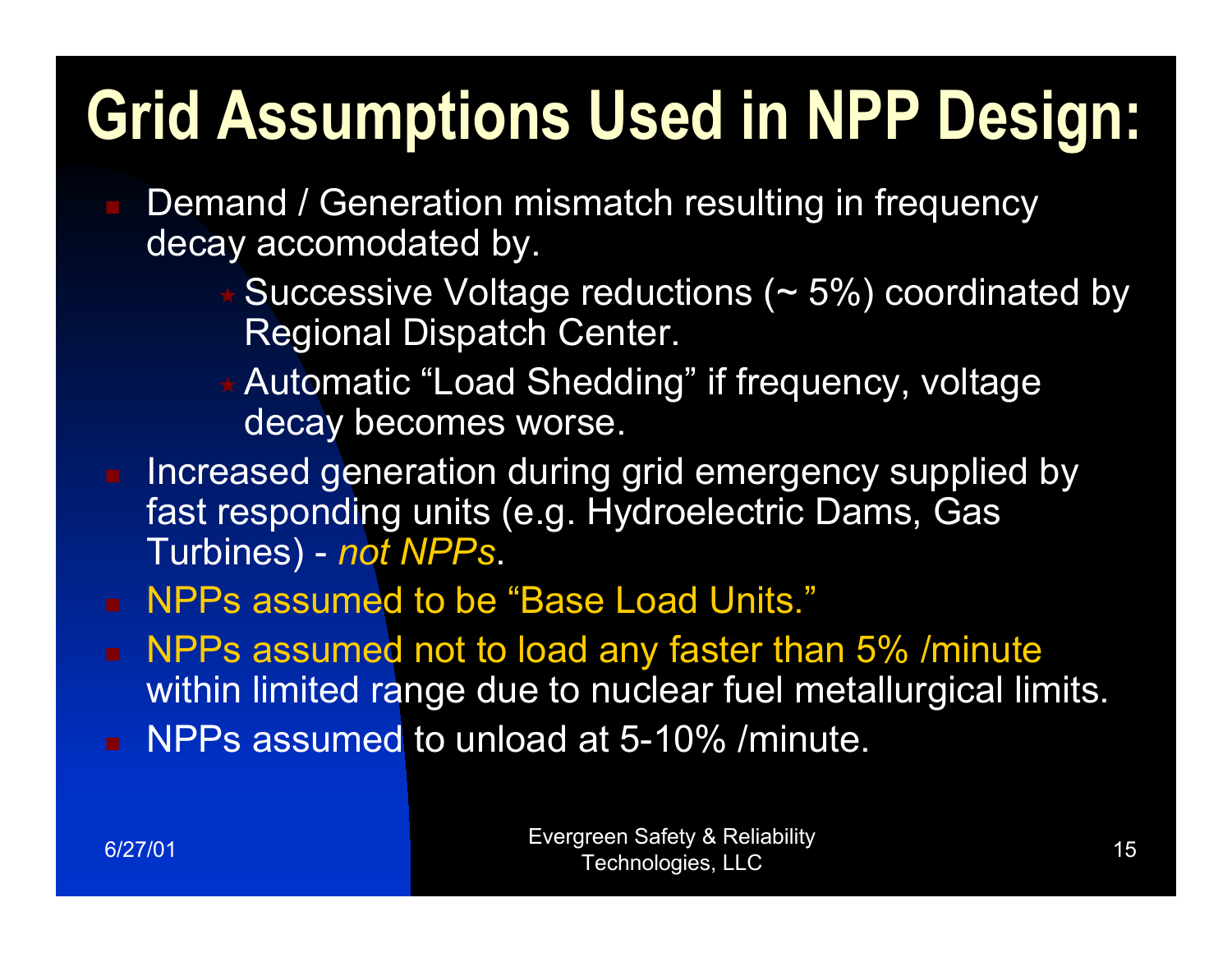### **Load Rejection / Loss of Load:**

- NPP designs capable of controlled runback (without trip) following 40% Load Rejection via Fast Turbine Control Valving, Steam Bypass, and Reactor Control Rod Insertion.
- When Load Reject capability is exceeded, NPPs will trip – and will not be able to return to service for many hours.
- Specific NPP designs (CE System 80) capable of fast controlled runback to house load following a Full Load Rejection or temporary Loss of Load.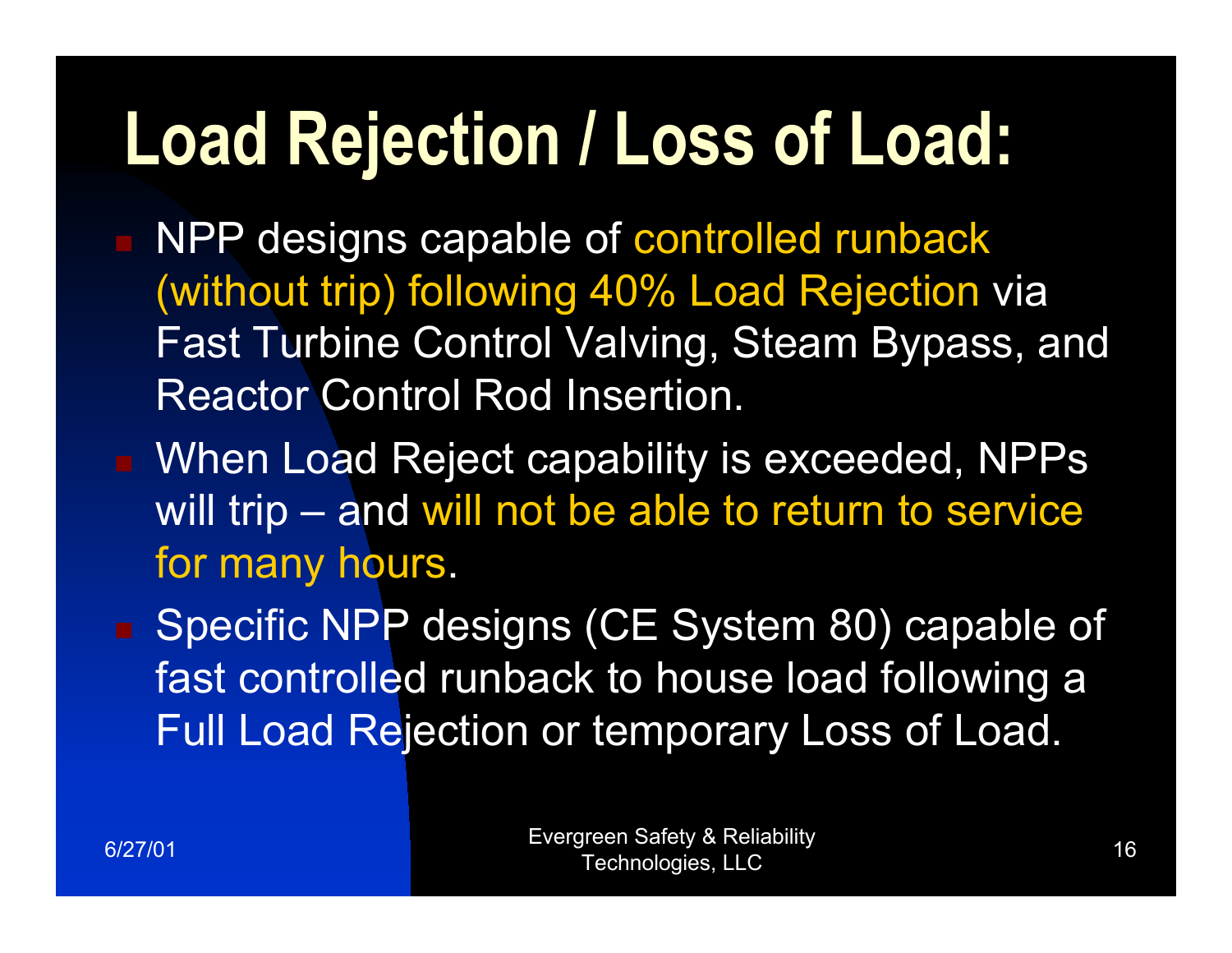### **Degraded Voltage:**

Large Pump Motor Minimum Starting Voltage Requirements vs. Frequency



6/27/01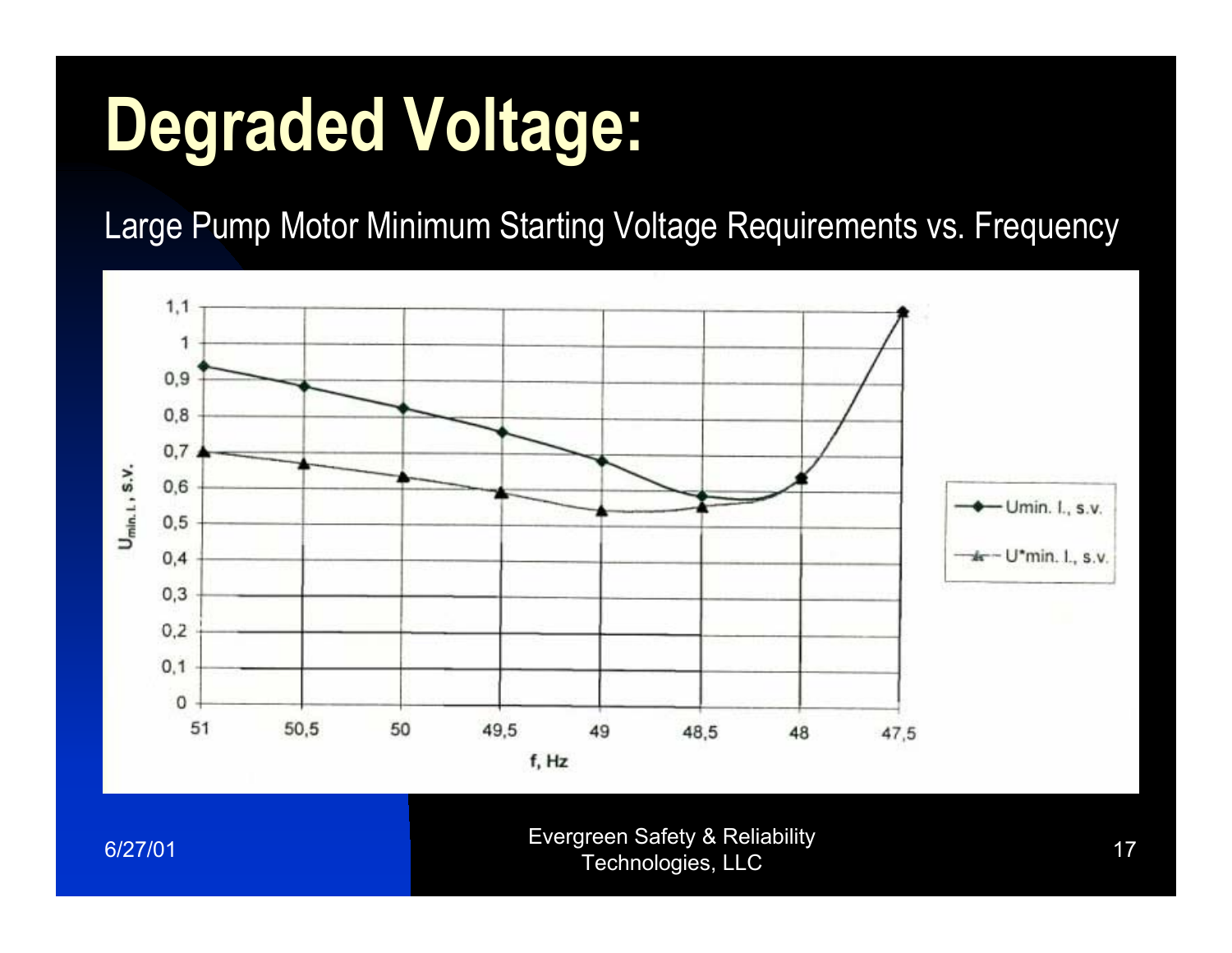### **Degraded Voltage:**

- Large pump motor starting voltages are typically > 85% Nominal. Lower voltages causes over-current and opens protective fusing or breakers. Thus: stand-by pumps can not be started.
	- Degraded voltage to running pump motors will cause over-current and over-heating.
- Nuclear power plants are provided with logic to sense degraded voltage condition and trip reactor. *Safety analyses presume back-up power sources have correct voltage and frequency for long term decay heat removal.*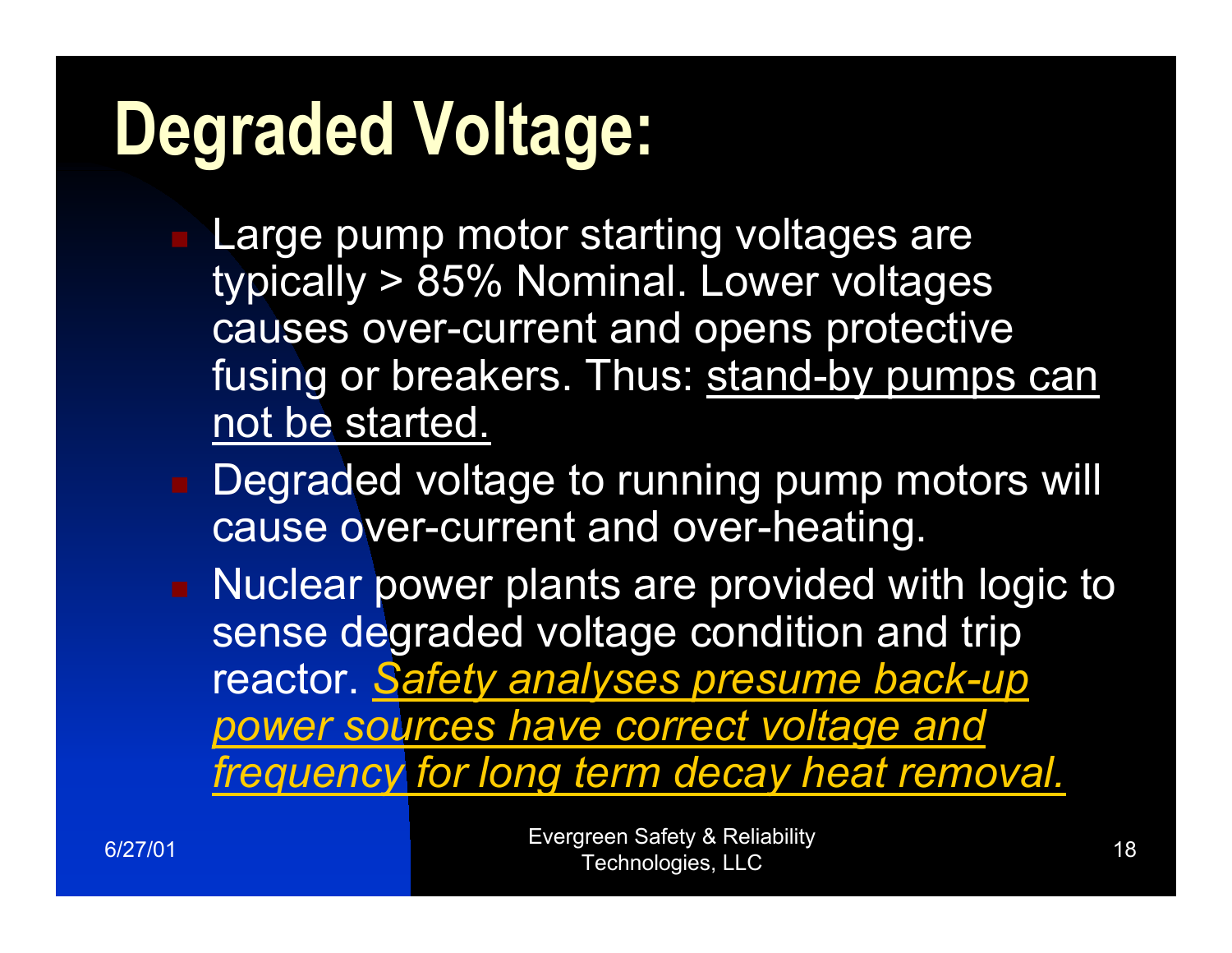### **Degraded Voltage:**

A window exists for allowable in-plant voltages.

 Protective system voltage setpoints must be: Sufficient to protect safety related cooling pump motors during starting transients.  $\star$  Not too high - so that protection settings do not result in premature unit trip and disconnection from grid.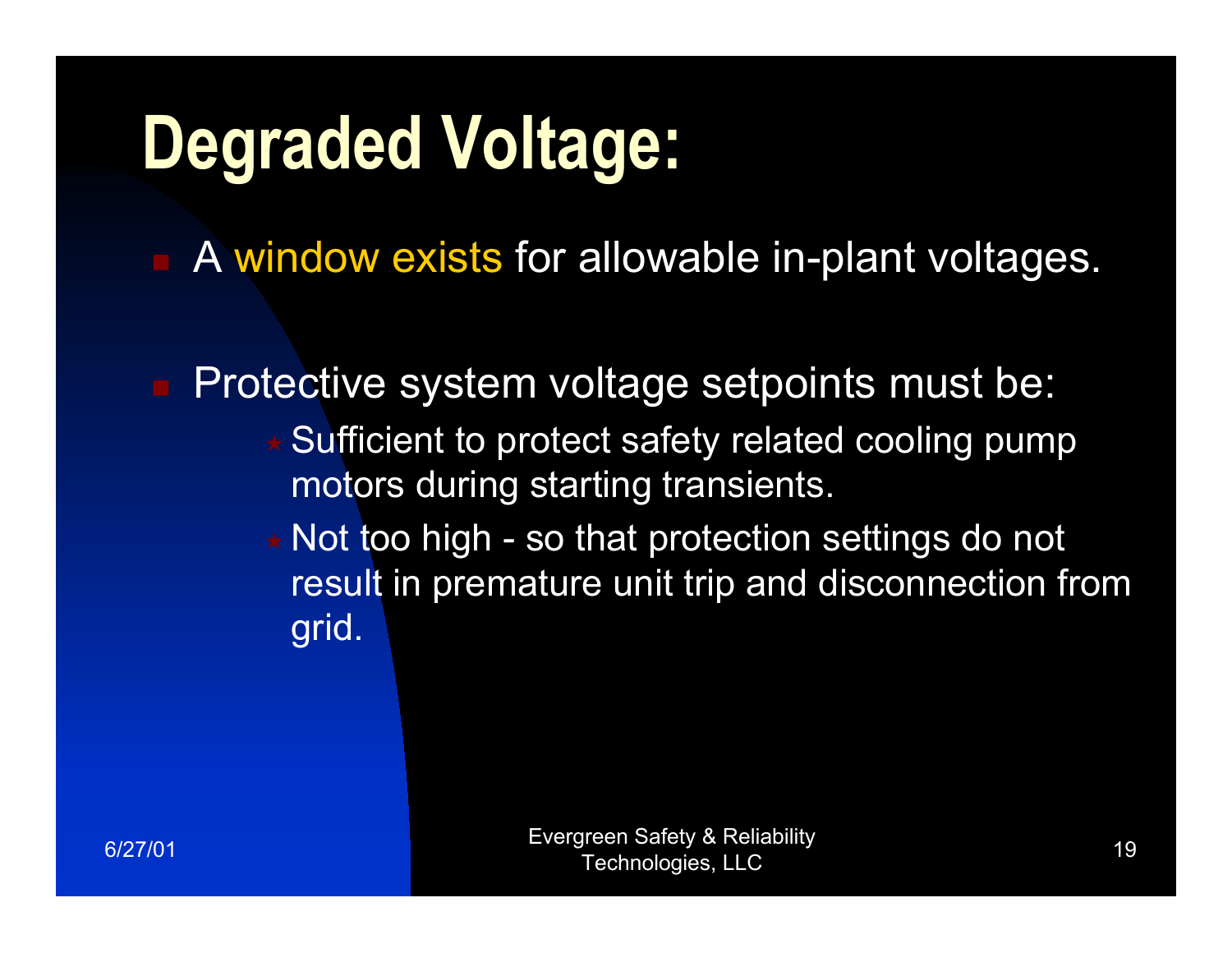#### **Degraded Frequency:**

- Simplistically: Coolant flow  $\propto f$  (grid frequency).
- Drop in grid frequency reduces coolant flow. NPPs provided with logic to sense severe degraded frequency and automatically trip reactor. *Safety analyses presume back-up power sources have correct voltage and frequency for long term decay heat removal.*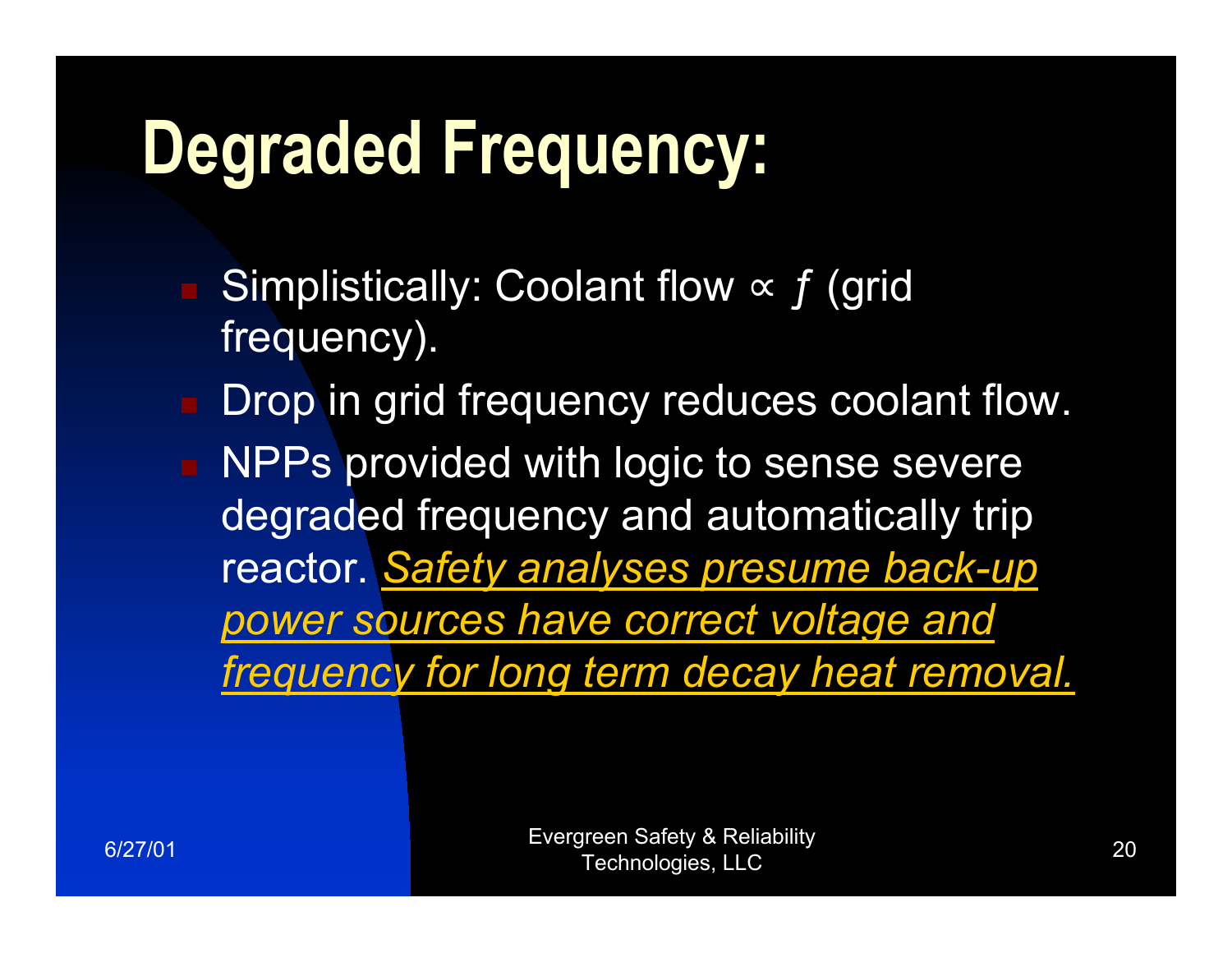#### **Long Term Degraded Frequency Event:**

Vidutinio 10-minutinio dažnio grafikas

#### 50.00 49.95 49.90 49.85 49.80 49.75 49.70 49.65 49.60 49.55 49.50 49.45 49.40 49.35 49.30 49.25  $13$  $14$  $15$ 16 17  $18$  $19$ 20  $\overline{21}$  $22$ 23  $24$ тă, ΊÖ  $11$  $12$ ۹ Valandos

Evergreen Safety & Reliability<br>
Technologies, LLC<br>
21

1998m. rugsėjo 29 d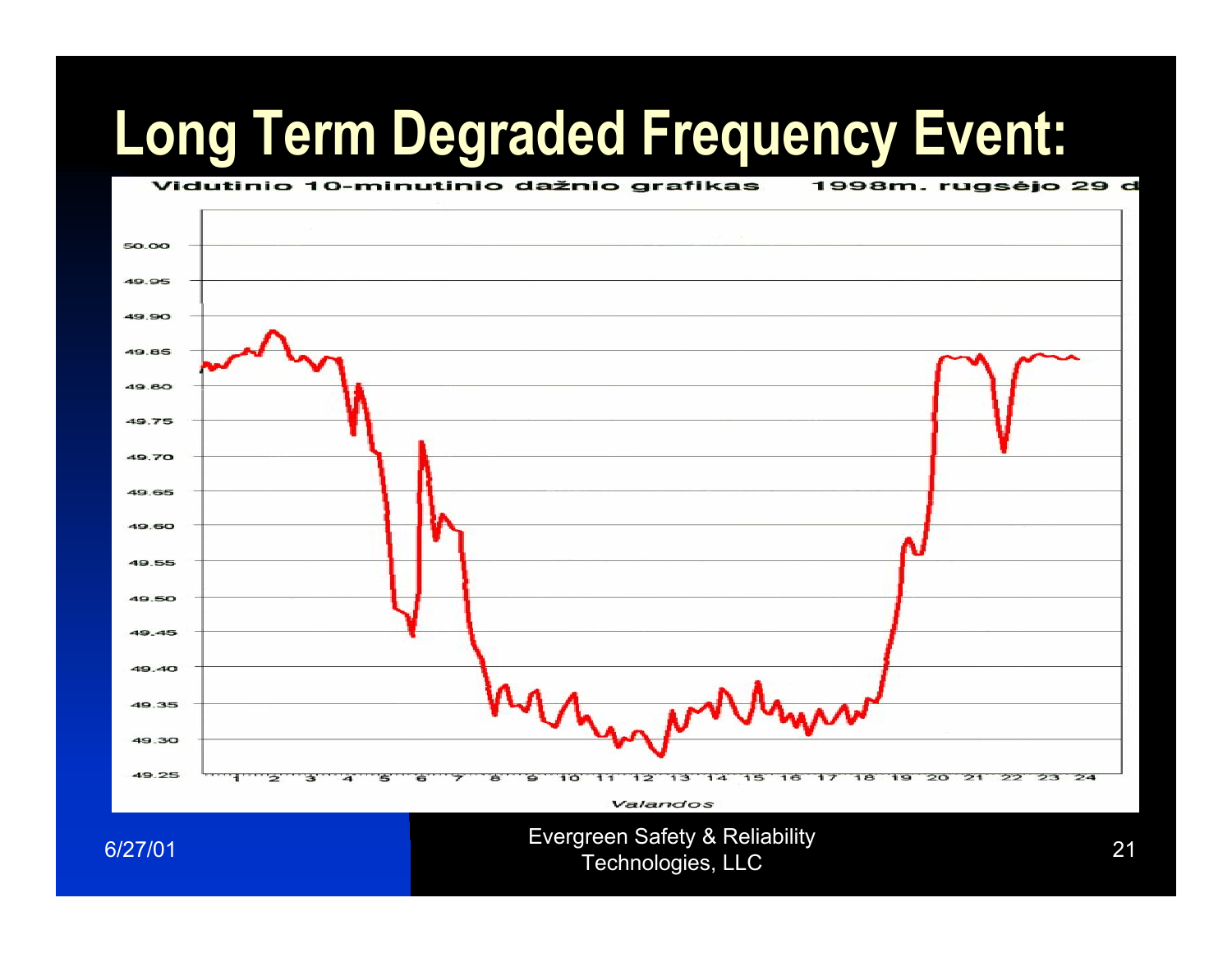#### **Loss of Offsite Power Concern:**

- Loss of Offsite Power causes numerous reactor protective trips (turbine/generator trip, low coolant flow, loss of feed water flow, etc.).
- $\blacksquare$  In-plant electrical loads must then be temporarily powered by batteries and stand-by diesels until offsite power restored.
- $\blacksquare$  Diesels typically fail to start or run ~ 1% of time.
- Diesels are not as reliable as offsite grid.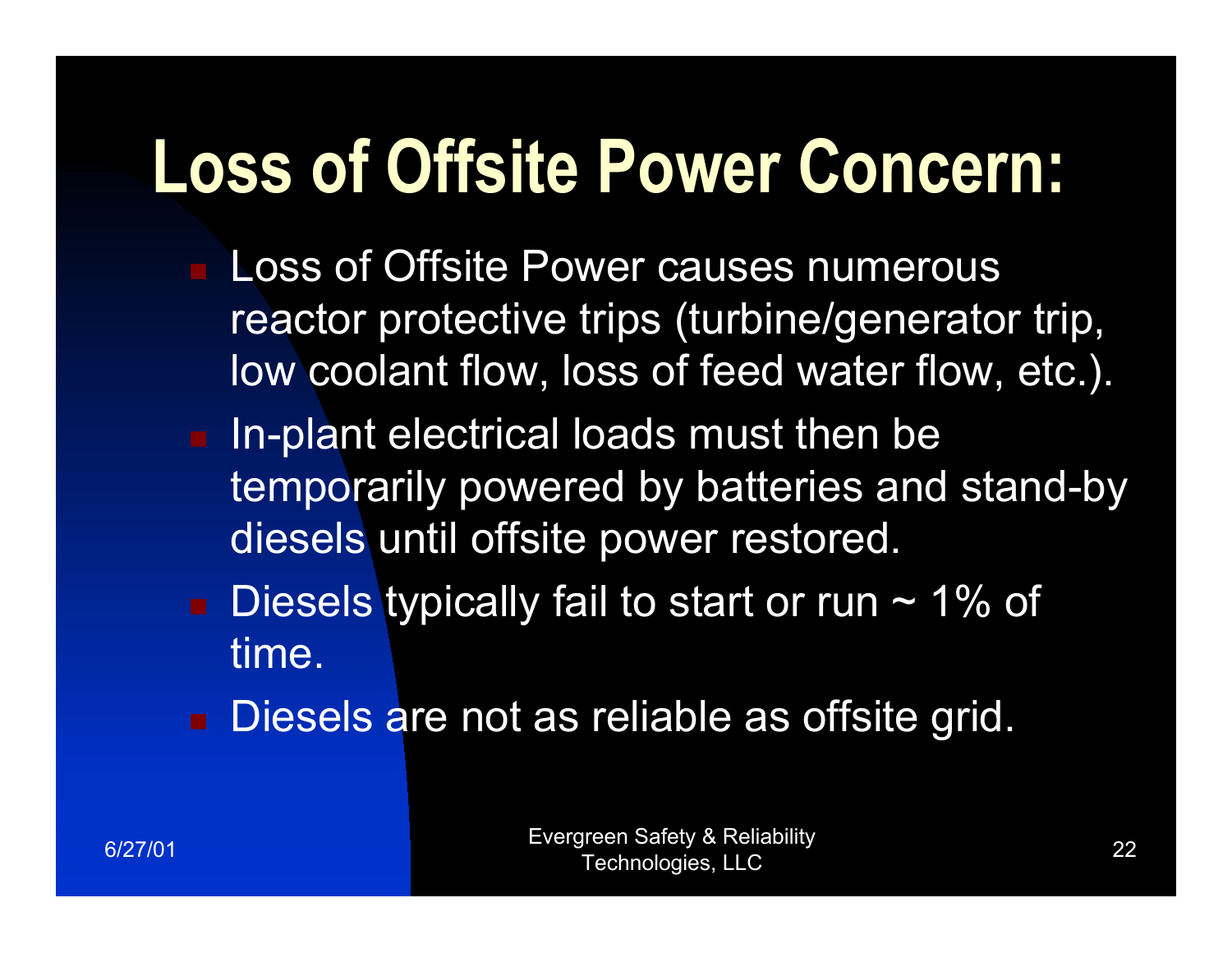### **Insights From NPP<br>Probabilistic Risk Assessments:**

Sequences involving:

 (Loss of Offsite Power) + (stand-by diesels fail) + (slow recovery of grid) are dominant contributors to core damage risk in Probabilistic Risk Assessment Studies for all types of nuclear reactors.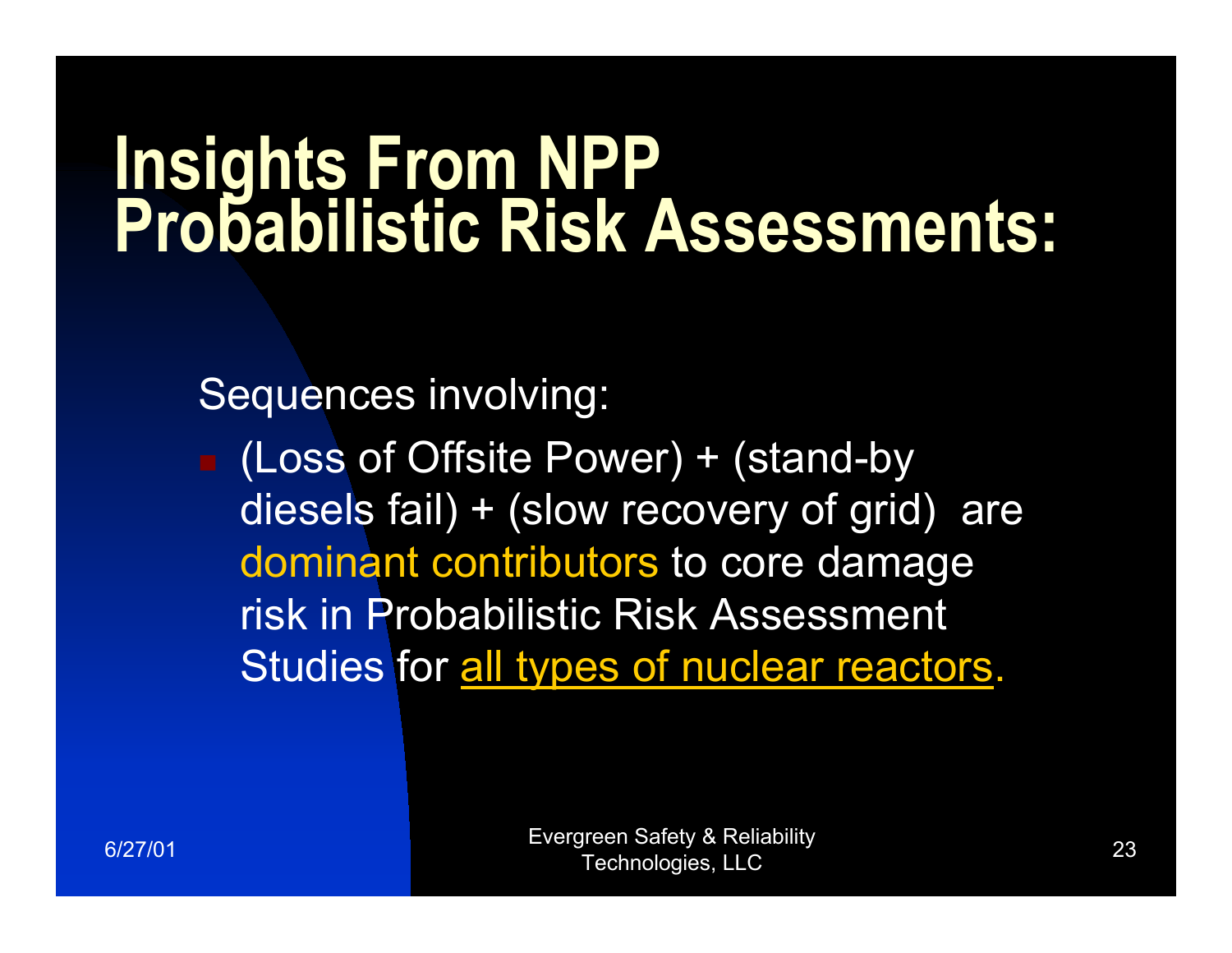# **NPP Trip With Cascading Loss of Offsite Power:**

- *Following any plant trip, safety analysis presumes back-up power sources will be available at correct voltage and frequency.*
- **If nuclear power plant "carrying" a** disproportionate amount of system load suddenly trips… collapse of the grid is likely.
- Two incoming circuits to NPP are not independent in this specific case.
- Outcome similar to Loss of Offsite Power but is caused by NPP itself.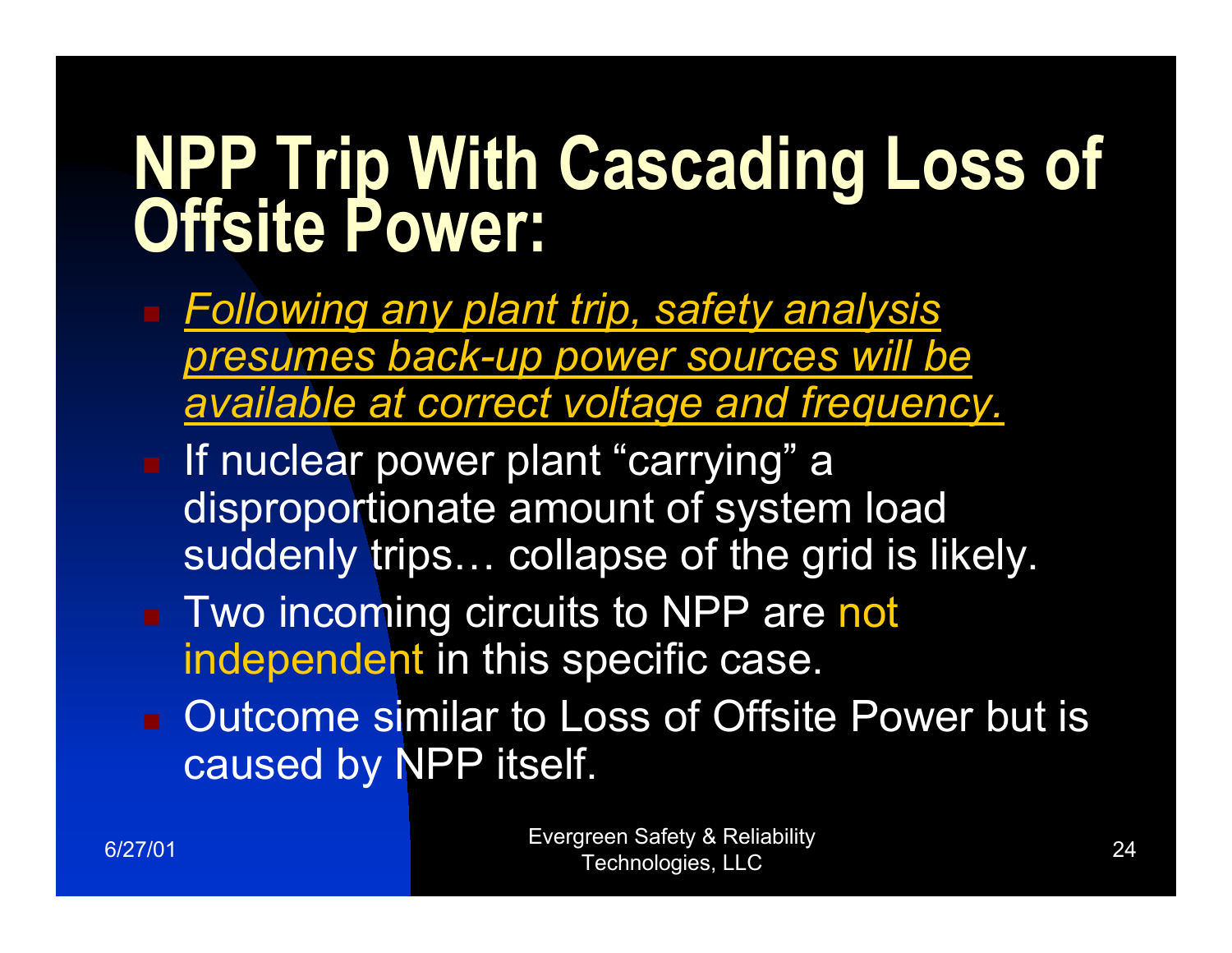#### **Example Trip of Large NPP:**

Outage of unit 1300MW<br>into the area with capacity 5000MW

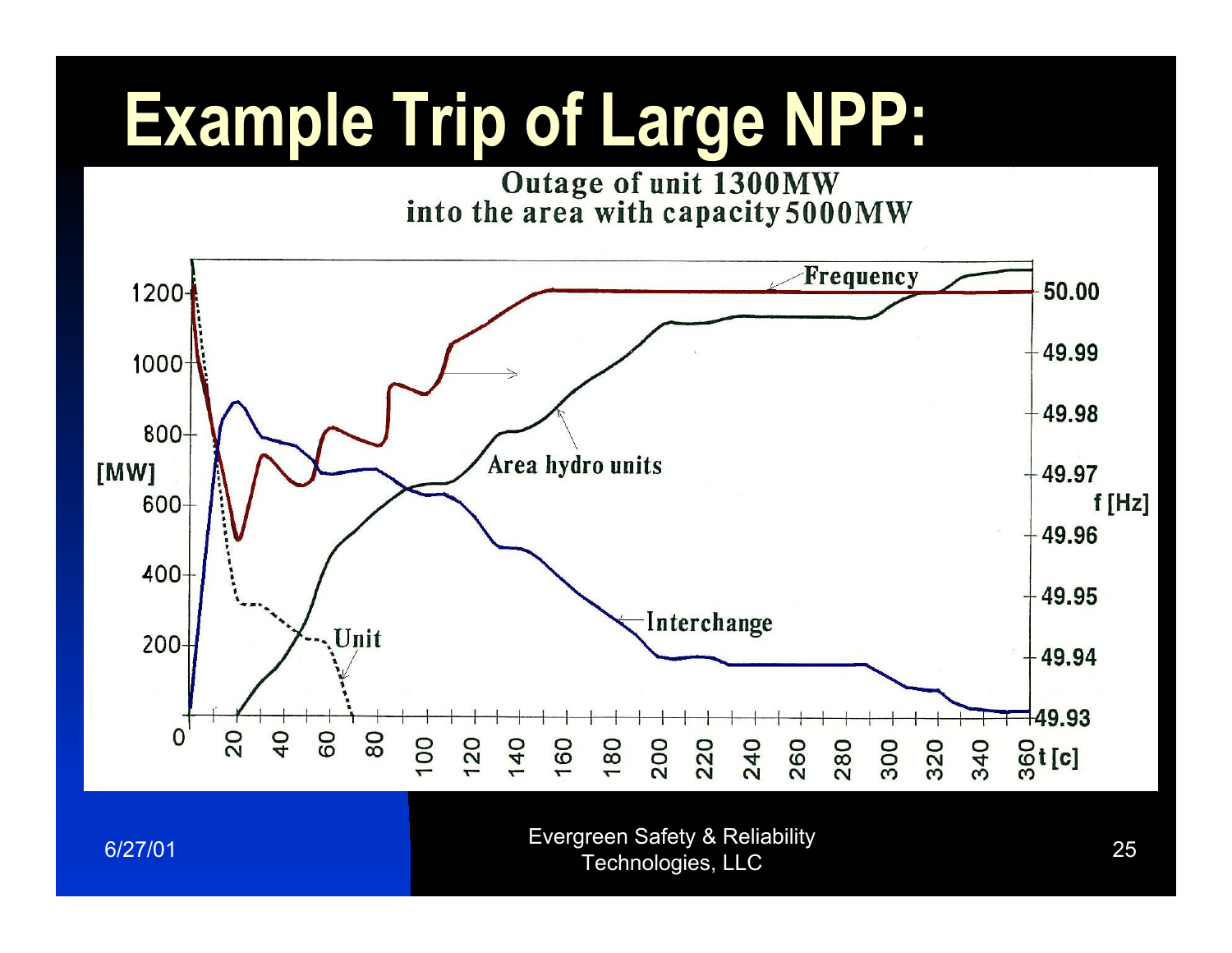#### **Interconnected Grid Alone Is Not Sufficient to Assure Grid Stability.**

- "Blackouts" occurred in Northeastern USA in 1966, 1977 due to improper switching and protective breaker timing.
- 1977 New York City Blackout involved sequential lightning strikes on two circuits from Indian Point NPP 3 reactor.

**Power system simulations needed to confirm** adequacy of protective relaying schemes to avoid grid instability.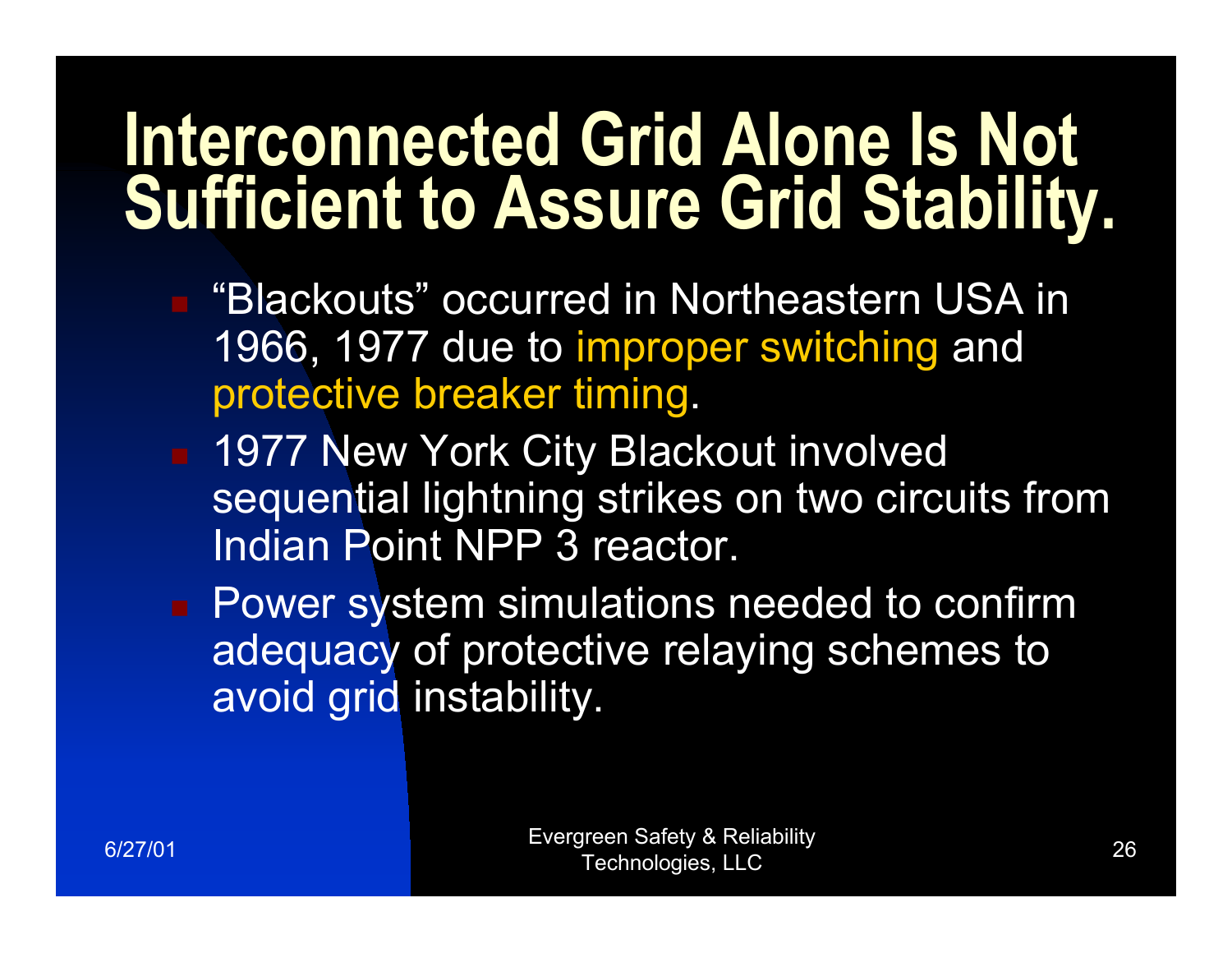### **Historical Situation (Pre-1980's):**

- Voltage and frequency protection in many NPPs (US, European, Soviet) was based on presumed total loss of offsite power.
- Grid transients involving prolonged 50 85% Nominal voltage operation – were not considered.
- $\blacksquare$  Long-term scenarios involving attempts to restore degraded grid voltage/frequency are more likely.
- **Actual NPP operating events forced need to** consider prolonged voltage and frequency levels in 50 – 85% Nominal range.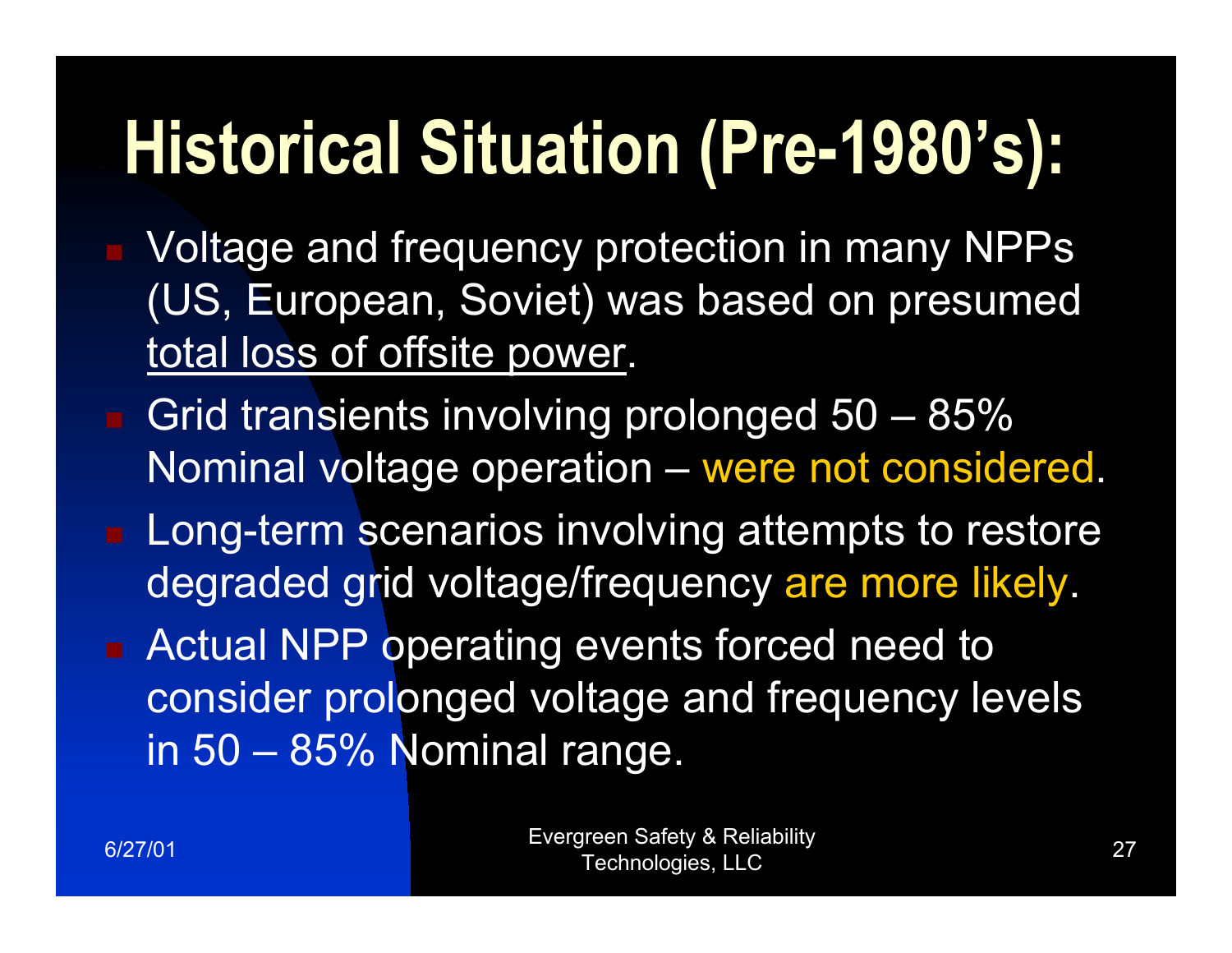#### **Today's Situation:**

- It is recognized that: NPP voltage / frequency protection requirements must assure equipment availability for emergency purposes.
- NPP may be switched off during an electrical grid voltage / frequency transient in order to protect safety related equipment at NPP.
- Sudden trip of large nuclear unit during grid transients must be considered in NPP siting and in design of connected electrical grid.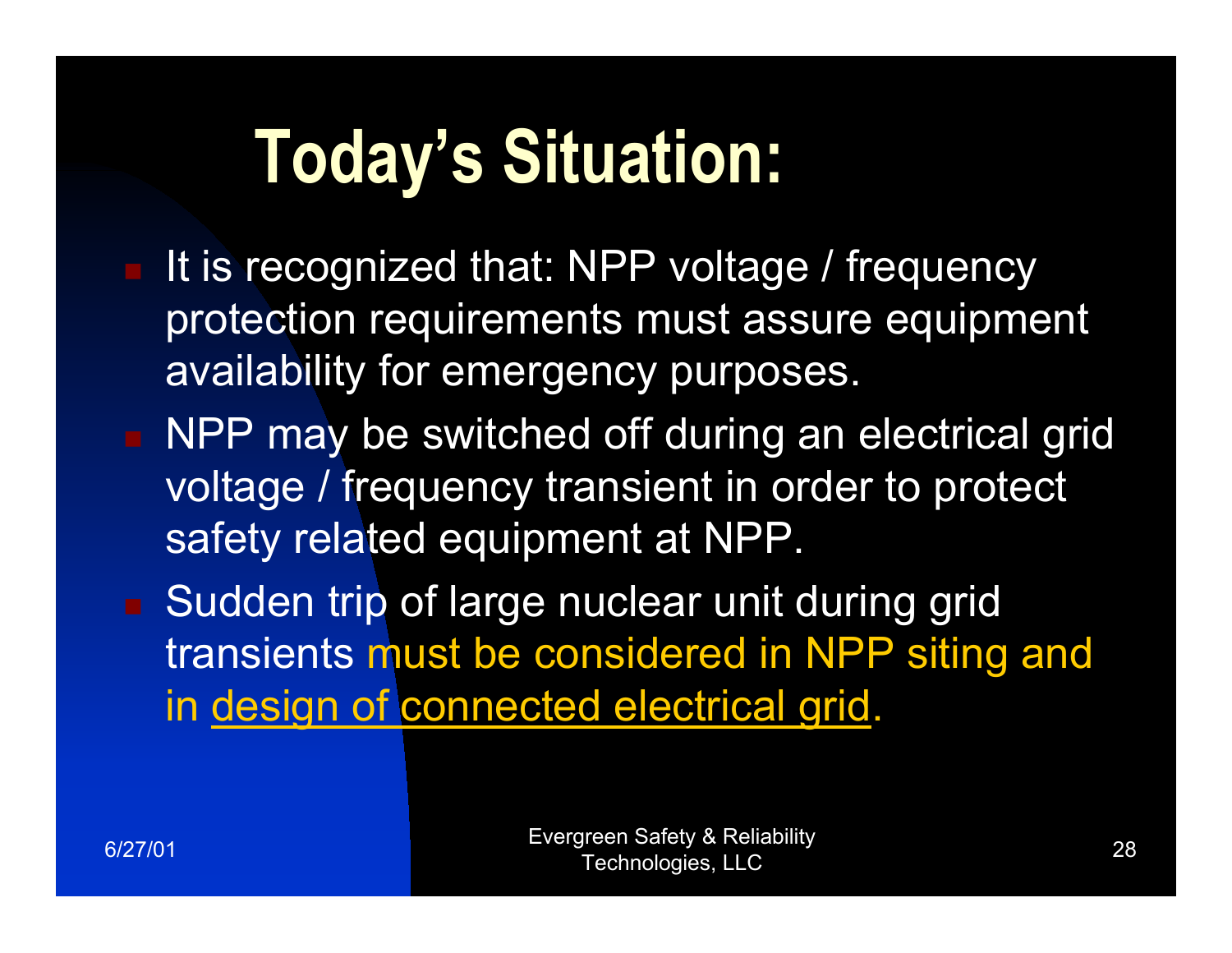#### **Recommendations:**

- Grid operators must recognize grid reliability requirements imposed by NPPs on their system – and *design grid accordingly*.
- Grid performance should be simulated to assure reliability and independence of offsite power circuits, and not simply relying on NPP's Diesels for safe shutdown.
- NPPs should confirm consistency of voltage / frequency requirements ….particularly when dealing with *foreign designed nuclear power plants – that are designed presuming GDC 17 (or IAEA 50-SG-D7) compliance*.